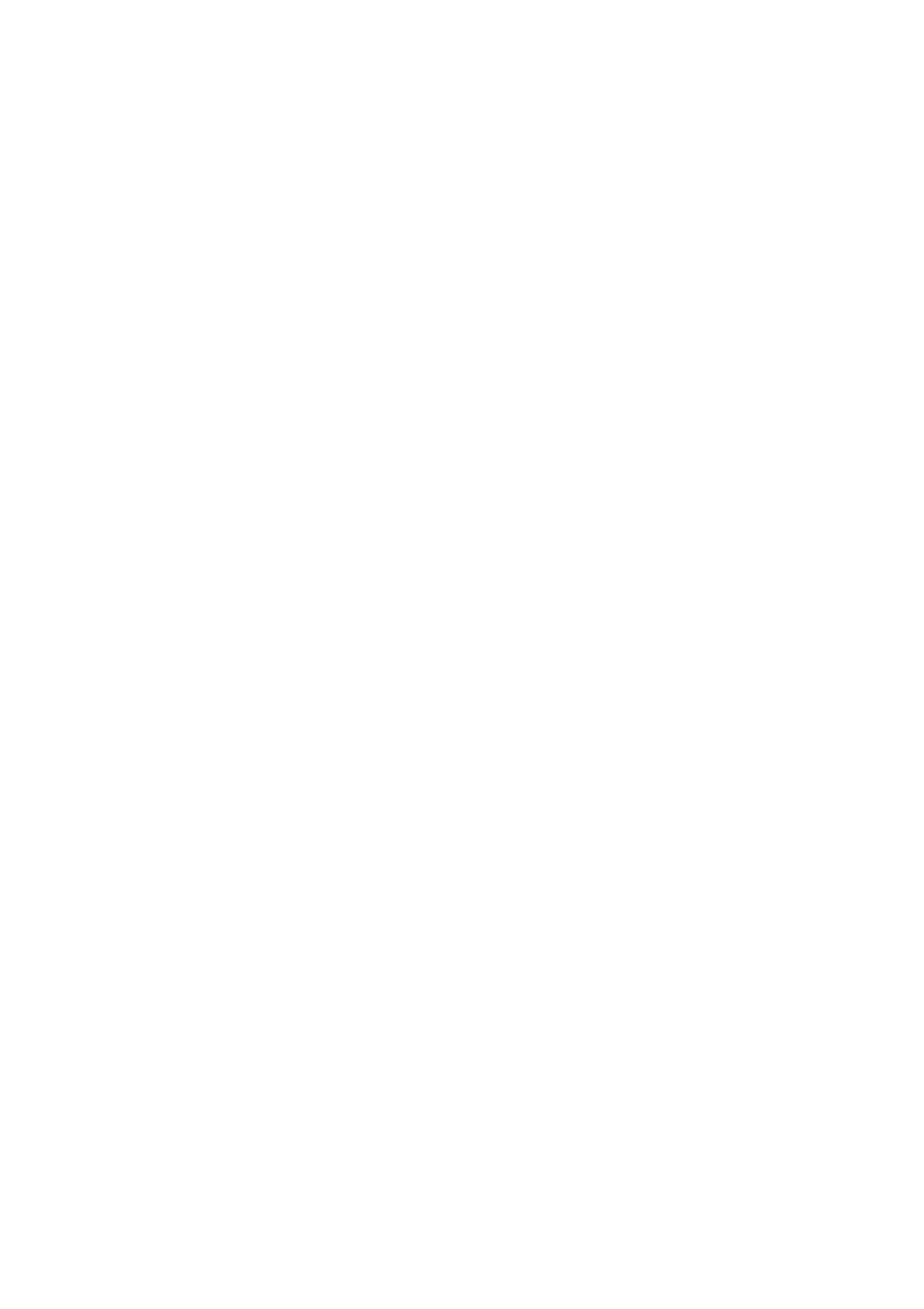# **TABLE OF CONTENTS**

| ------ | and the contract of |  |
|--------|---------------------|--|
|        |                     |  |
|        |                     |  |
|        |                     |  |

PAGE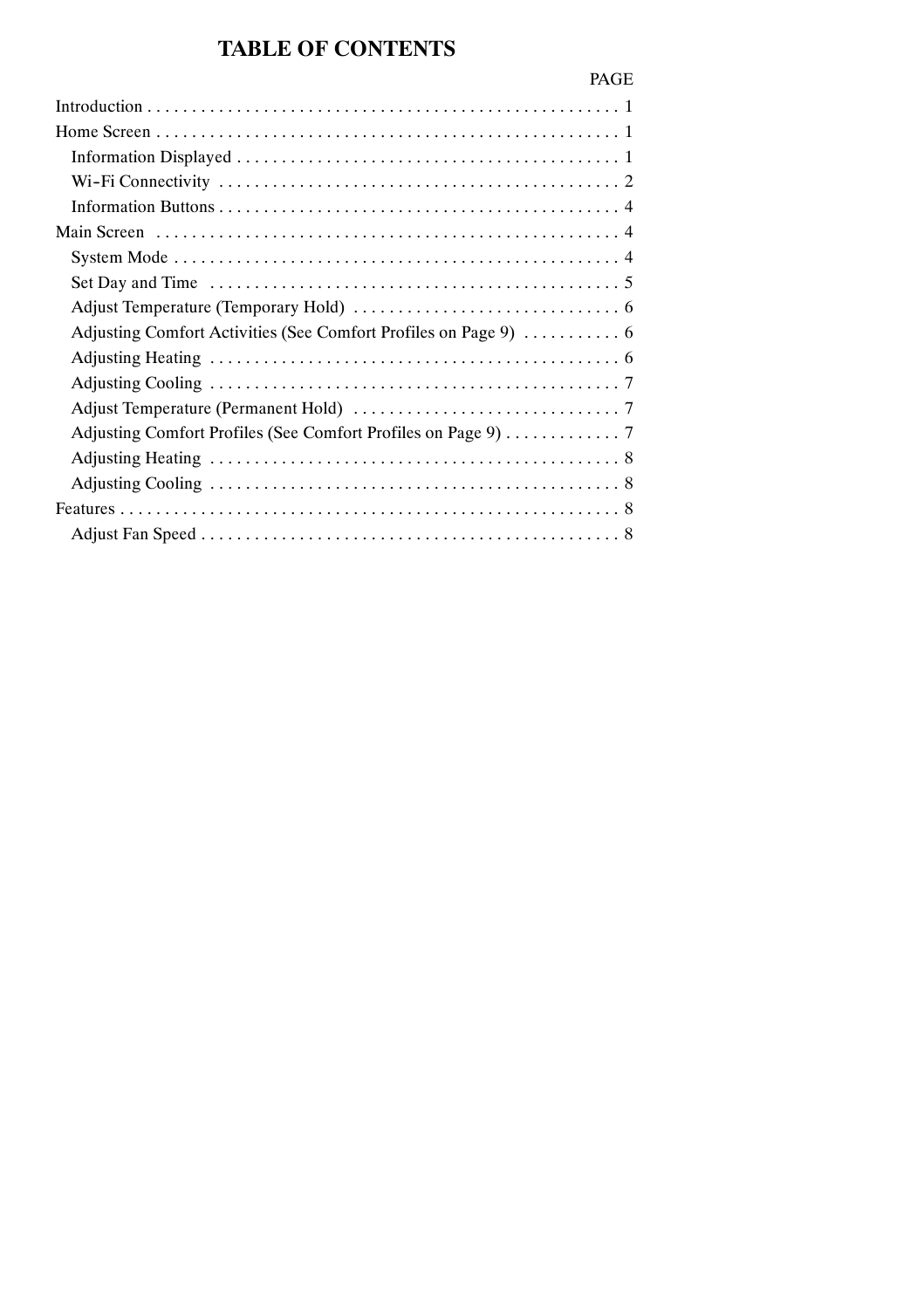# **TABLE OF CONTENTS (cont.)**

| <b>PAGE</b> |
|-------------|
|             |
|             |
|             |
|             |
|             |
|             |
|             |
|             |
|             |
|             |
|             |
|             |
|             |
|             |
|             |
|             |
|             |
|             |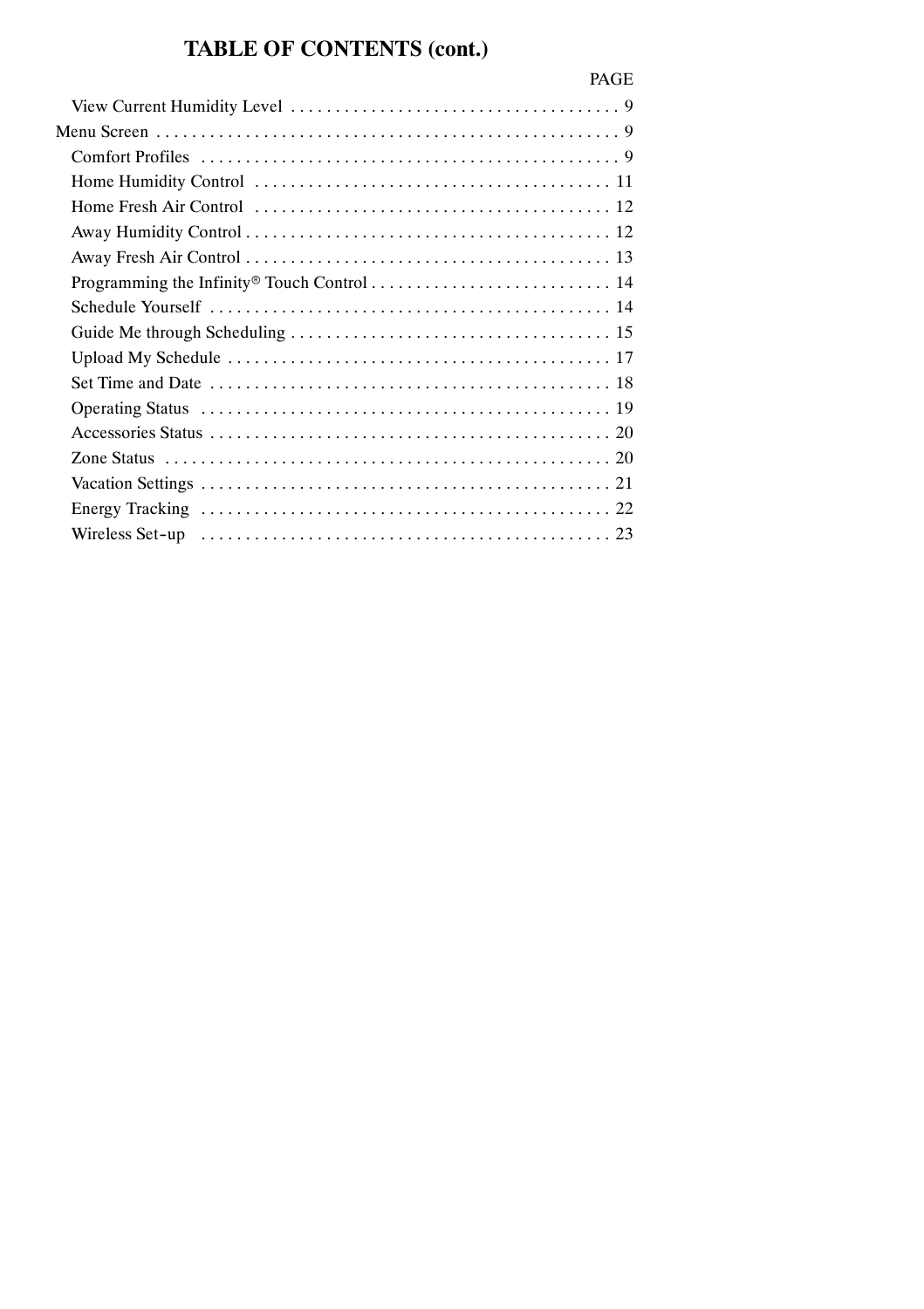# **TABLE OF CONTENTS (cont.)**

| <b>PAGE</b> |
|-------------|
|             |
|             |
|             |
|             |
|             |
|             |
|             |
|             |
|             |
|             |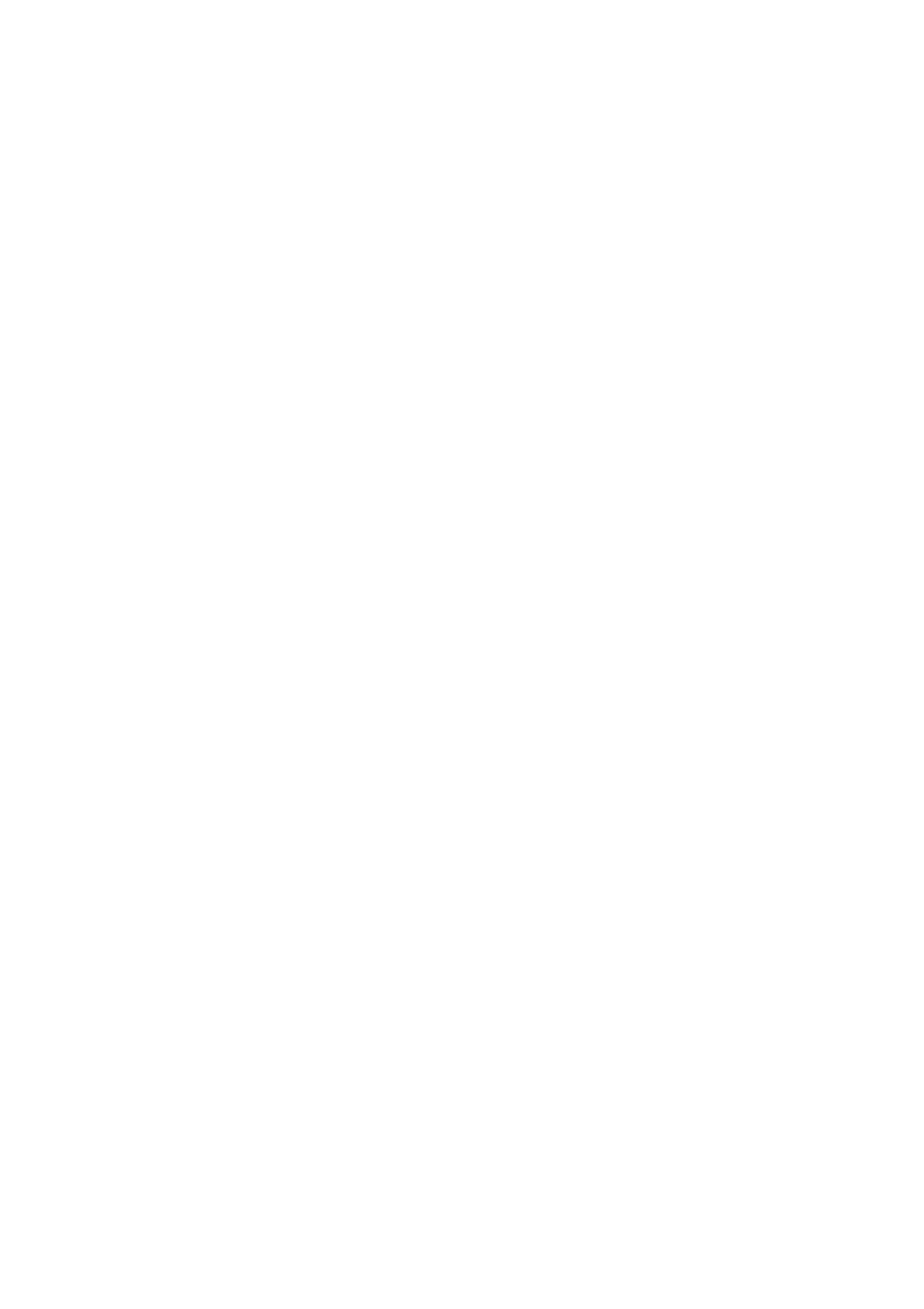# **INTRODUCTION**

CONGRATULATIONS! Your decision to choose the Infinity® Touch Control puts you in a select group of homeowners who understand the value of precise comfort control and appreciate the simplicity of an easy-to-use, intuitive, control.

Your new Infinity Touch Control offers high quality comfort technology. Please take a few moments to carefully read through this manual. Next set up a comfort profile and schedule that makes sense for your lifestyle; then relax and enjoy the new comfort of your home!

## **HOME SCREEN**

## **Information Displayed**

The information displayed on the home screen will appear when there has been no interaction with the Infinity Touch Control for at least one minute. The basic information displayed on the Home Screen consists of the current date and time, the room temperature (zone temperature if applicable), the outdoor temperature, and current weather condition. Connectivity status to the home Wi--Fi network and the MyInfinity Server will also be displayed on the Home Screen for compatible Wi-Fi units (SYSTXCCITW01-A and SYSTXCCITC01-A). Note: You must have Wi-Fi enabled for the indicator to appear.

If you have uploaded a photo to the control (see page 40), it will be displayed until you touch the display. You will then be taken to the Home Screen.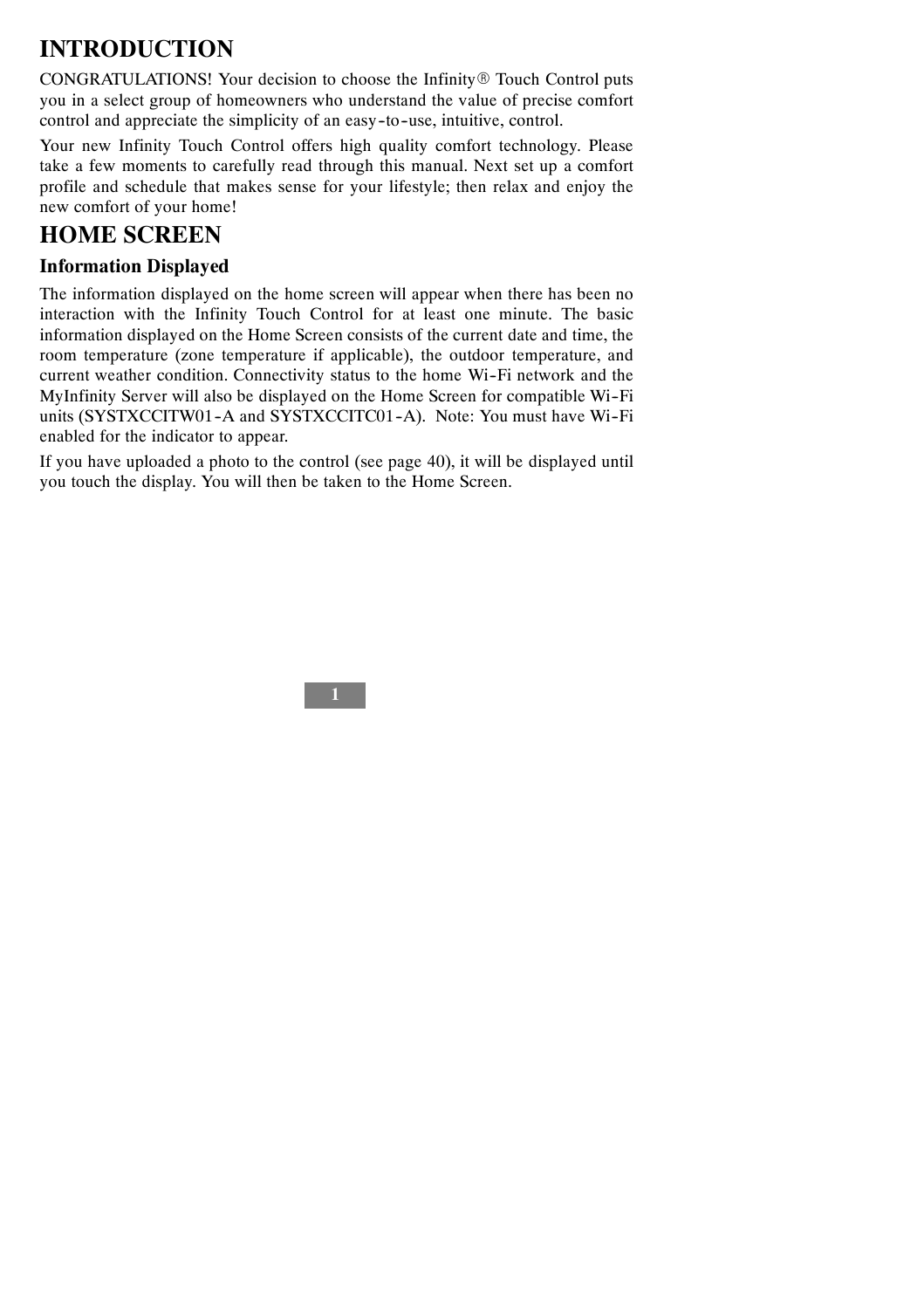#### **Wi--Fi Connectivity Status**



A13258

With the SYSTXCCITW01-A and SYSTXCCITC01-A Infinity Touch Wi-Fi models, connectivity status to the home Wi-Fi network and MyInfinity Server is displayed in the top right hand corner of the Home Screen.

When the Infinity Touch control is connected to the home Wi-Fi network and the MyInfinity Server, the signal strength bars will be displayed in white as depicted in the image above. Connection strength to the home Wi-Fi network will be indicated by the number of solid white bars displayed.





Strong Connection Limited Connection No Connection



A13259

• Pressing on the Connectivity Status bars from the Home Screen will allow you to view the Remote Access Status screen.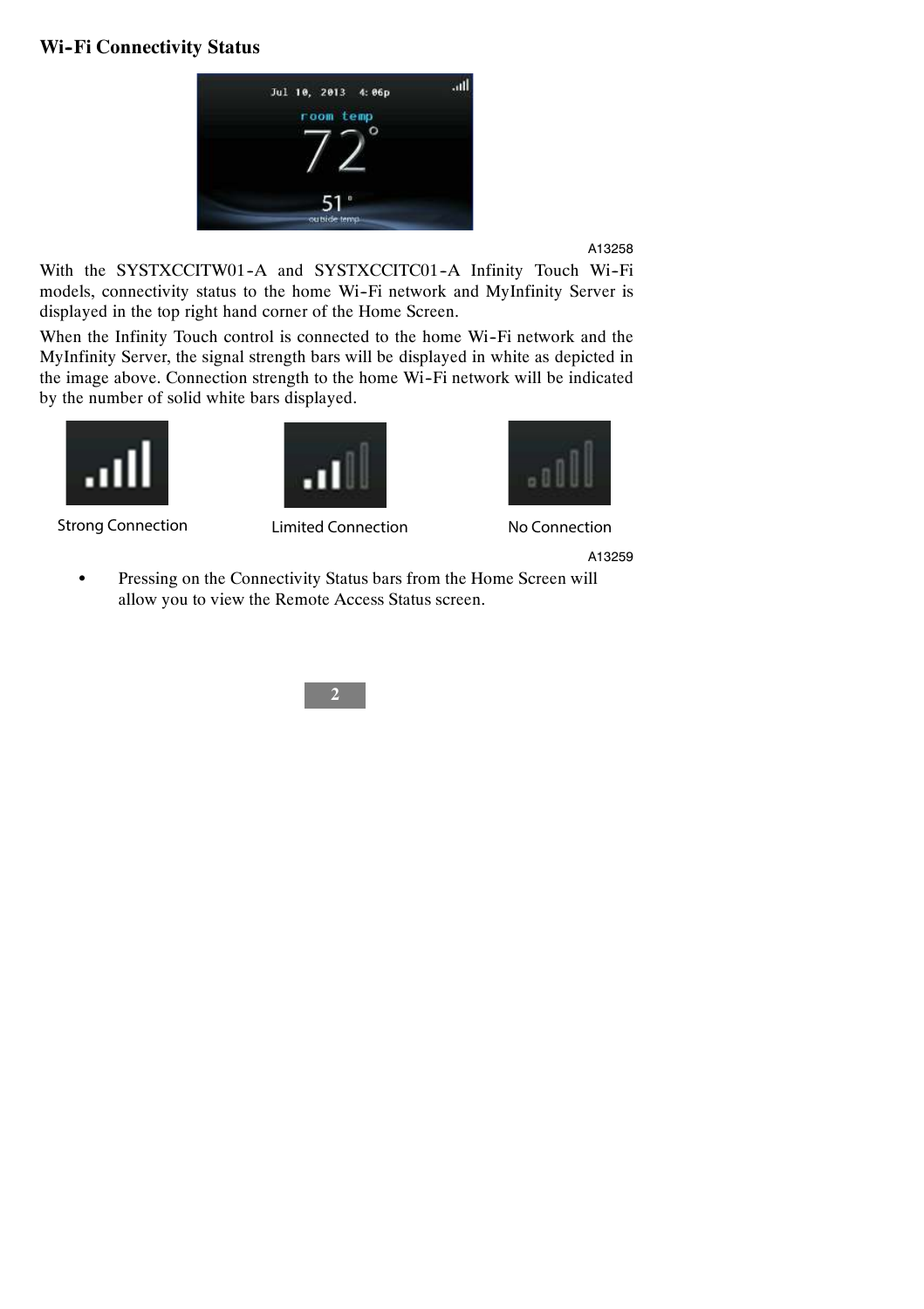| connected. |                         |  |
|------------|-------------------------|--|
|            |                         |  |
| connected. |                         |  |
|            |                         |  |
|            | done                    |  |
|            | www.api.ing.carrier.com |  |

• **NOTE:** If the Infinity Touch control is connected to the home Wi-Fi network but loses connection to the MyInfinity Server, the signal strength bar will be displayed in red as depicted in the image below. Connection strength to the home Wi-Fi network will continue to be displayed by the number of solid bars. If this problem persists, please contact 1-800-Carrier for assistance.





Strong Connection Limited Connection No Connection



A13261

• Again, pressing on the Connectivity Status bars from the Home Screen will allow you to view the Remote Access Status screen.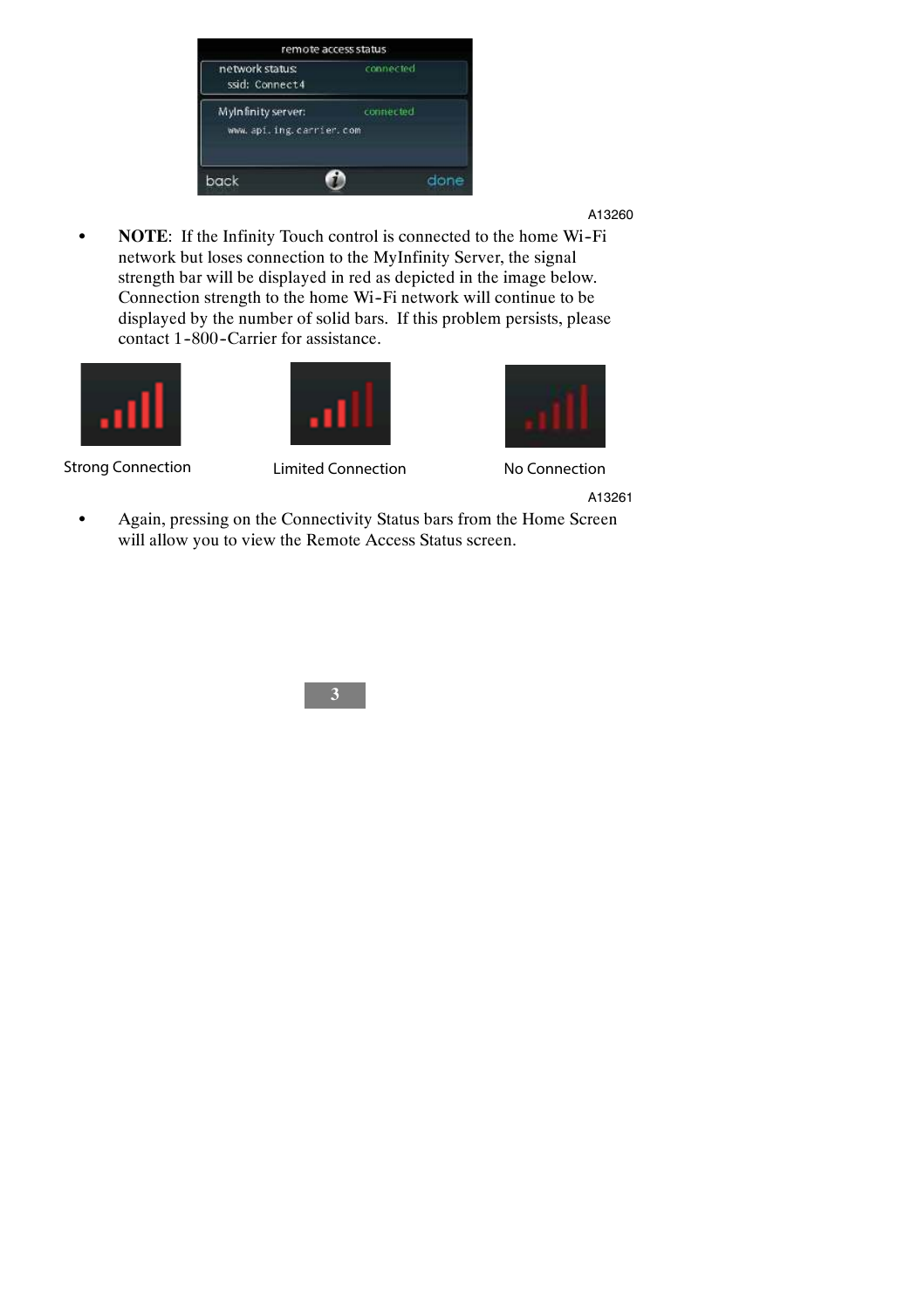| Mylnfinity server:<br>www.api.ing.carrier.com |  |
|-----------------------------------------------|--|
|                                               |  |

### **Information Buttons**

On the bottom of some screens will be an information icon. By pressing the information icon, a text box will display to show what interactions are available on that particular screen. To close the text box, press the information icon again.



## **MAIN SCREEN**

The main screen is where most interactions will take place. Touch anywhere on the screen to arrive at the main screen.

#### **System Mode**

• Once in the main screen,

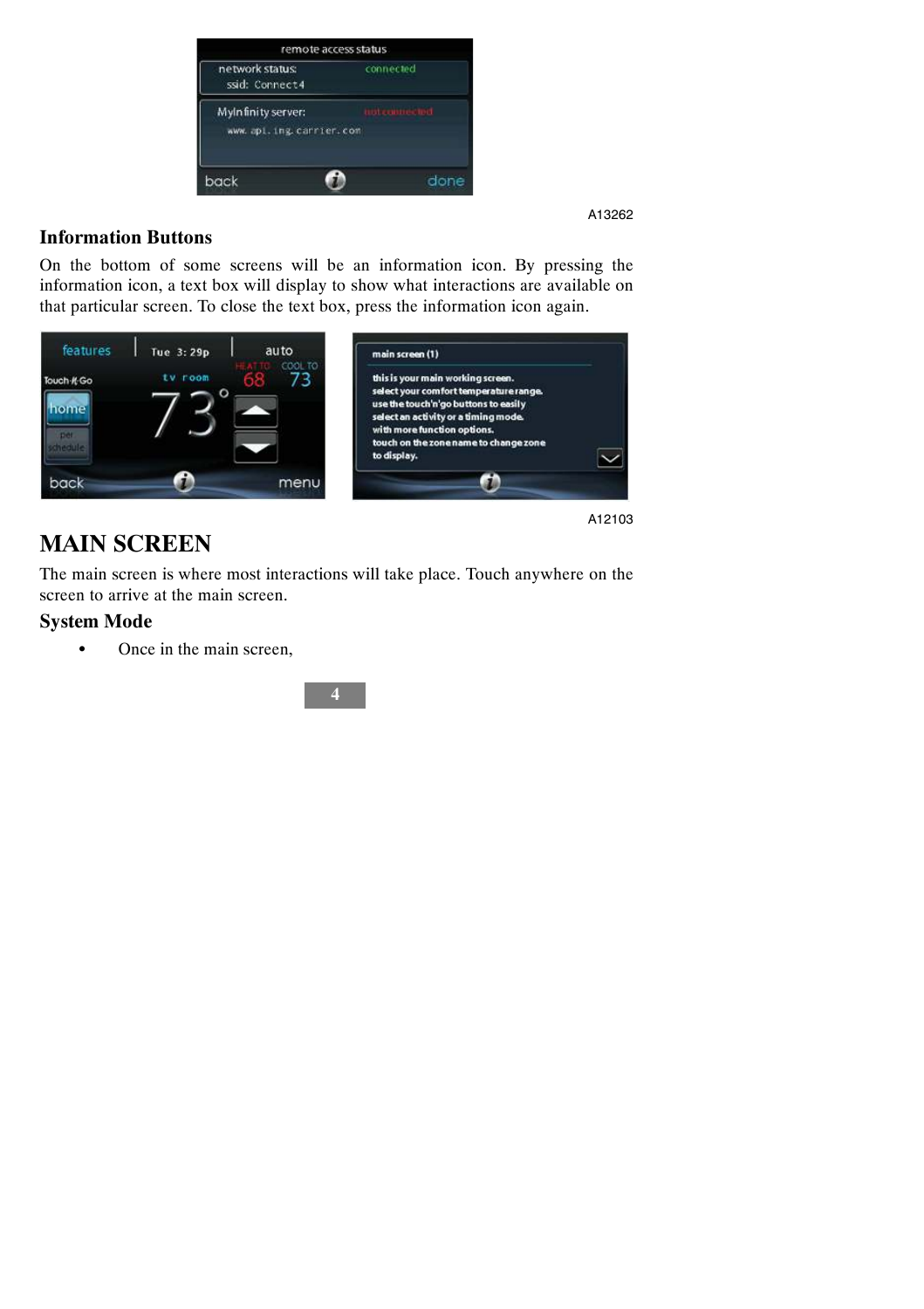- To access your system mode touch the MODE label located in the upper right of the control.
- The drop-down menu will allow you to choose between AUTO, HEAT, COOL, FAN ONLY and OFF.
- If OFF is selected that means your heating and cooling systems are not operational.
- If AUTO is selected, the Infinity Touch Control automatically switches between heating and cooling to maintain your comfort during transitional seasons.
- S If HEAT is selected then the Infinity Touch Control operates only the heating system.
- If COOL is selected then the Infinity Touch Control operates only the cooling system.
- If FAN ONLY is selected, then the Infinity Touch Control operates the indoor fan.

### **Set Day and Time**

- To set the day and time for your home screen enter the main screen by touching anywhere on the control.
- Touch the **DAY** and **TIME** label located at the top middle of the screen or access by going through the menu screen (see page 18).
- $\bullet$  To set the **HOUR, MINUTE, MONTH, DAY**, or **YEAR** touch the feature you wish to change.
- Use the Up  $(\triangle)$  and Down  $(\blacktriangledown)$  buttons to make the appropriate changes.
- S When you have completed all of the settings, touch **SAVE**.
- If you make a mistake you may touch CANCEL and begin again.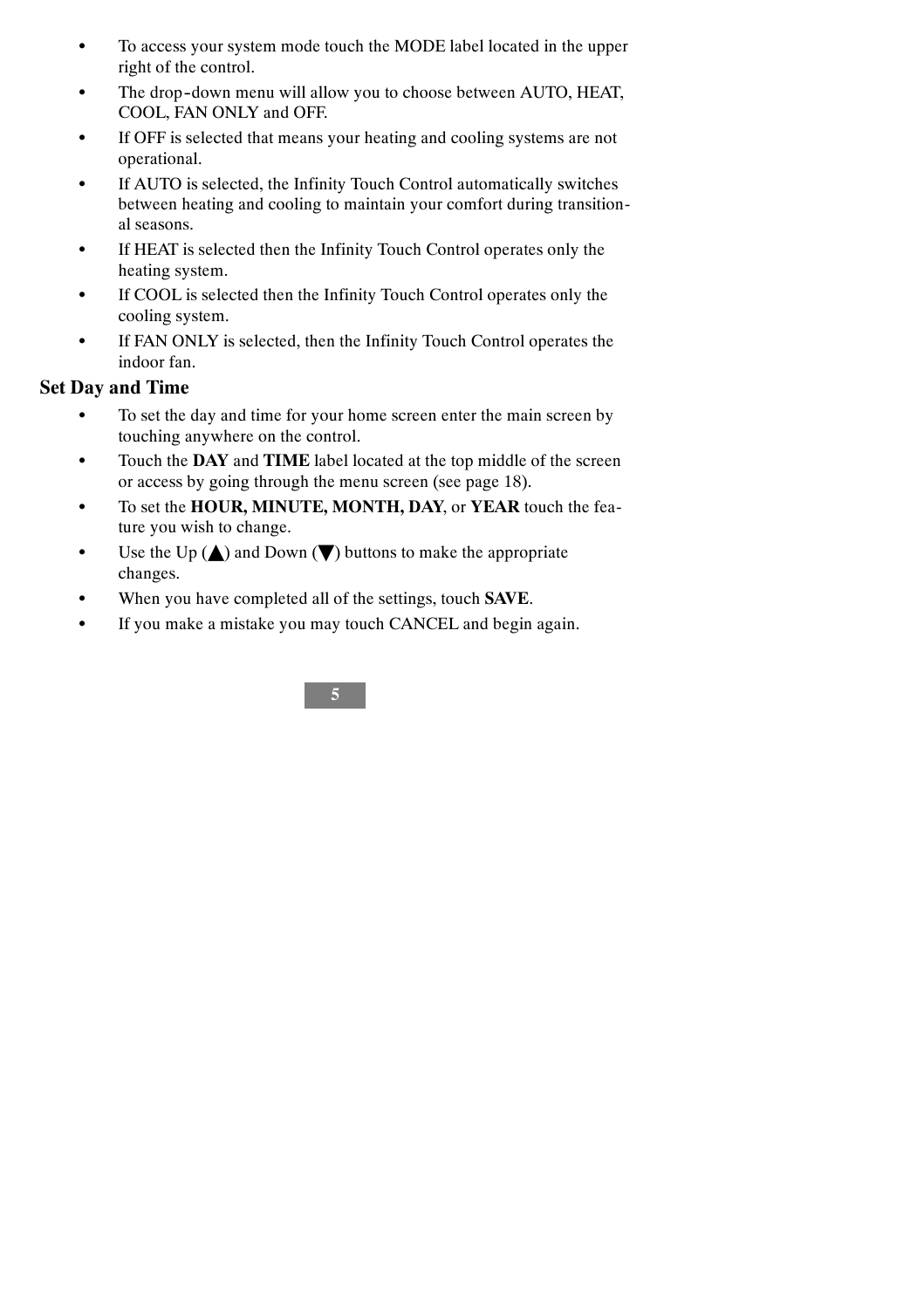## **Adjust Temperature (Temporary Hold)**

The Infinity Touch Control allows you to temporarily override your programmed schedule by adjusting the indoor temperature at any time to meet your needs.

#### **Adjusting Comfort Profiles (See Comfort Profiles on Page 9)**

- To adjust the comfort activity, enter the main screen by touching anywhere on the control.
- Touch the activity under the Touch N Go<sup> $M$ </sup> feature on the left side of the screen; then select the desired activity of **HOME, AWAY, SLEEP**, or **WAKE**.
- $\bullet$  Use the Up ( $\blacktriangle$ ) and Down ( $\nabla$ ) buttons to change the time to temporarily hold the desired temperature in 15 minute increments.
- $\bullet$  When the correct time interval is displayed, touch **DONE.**
- $\bullet$  To return to the scheduled program, touch **HOLD UNTIL**, and then select **PER SCHEDULE**.

### **Adjusting Heating**

- To adjust the heating temperature, enter the main screen by touching anywhere on the control.
- $\bullet$  With the system in either **AUTO** or **HEAT** mode, use the Up  $(\triangle)$  and Down  $(\blacktriangledown)$  buttons to set the desired temperature.
- On the left hand side of the screen, the comfort profile will switch to manual, and the system will be placed in a temporary hold.
- $\bullet$  Use the Up ( $\blacktriangle$ ) and Down ( $\nabla$ ) buttons to change the time to temporarily hold the desired temperature in 15 minute increments.
- When the correct time interval is displayed, touch **DONE**.
- $\bullet$  To return to the scheduled program, touch **HOLD UNTIL**, and then select **PER SCHEDULE**.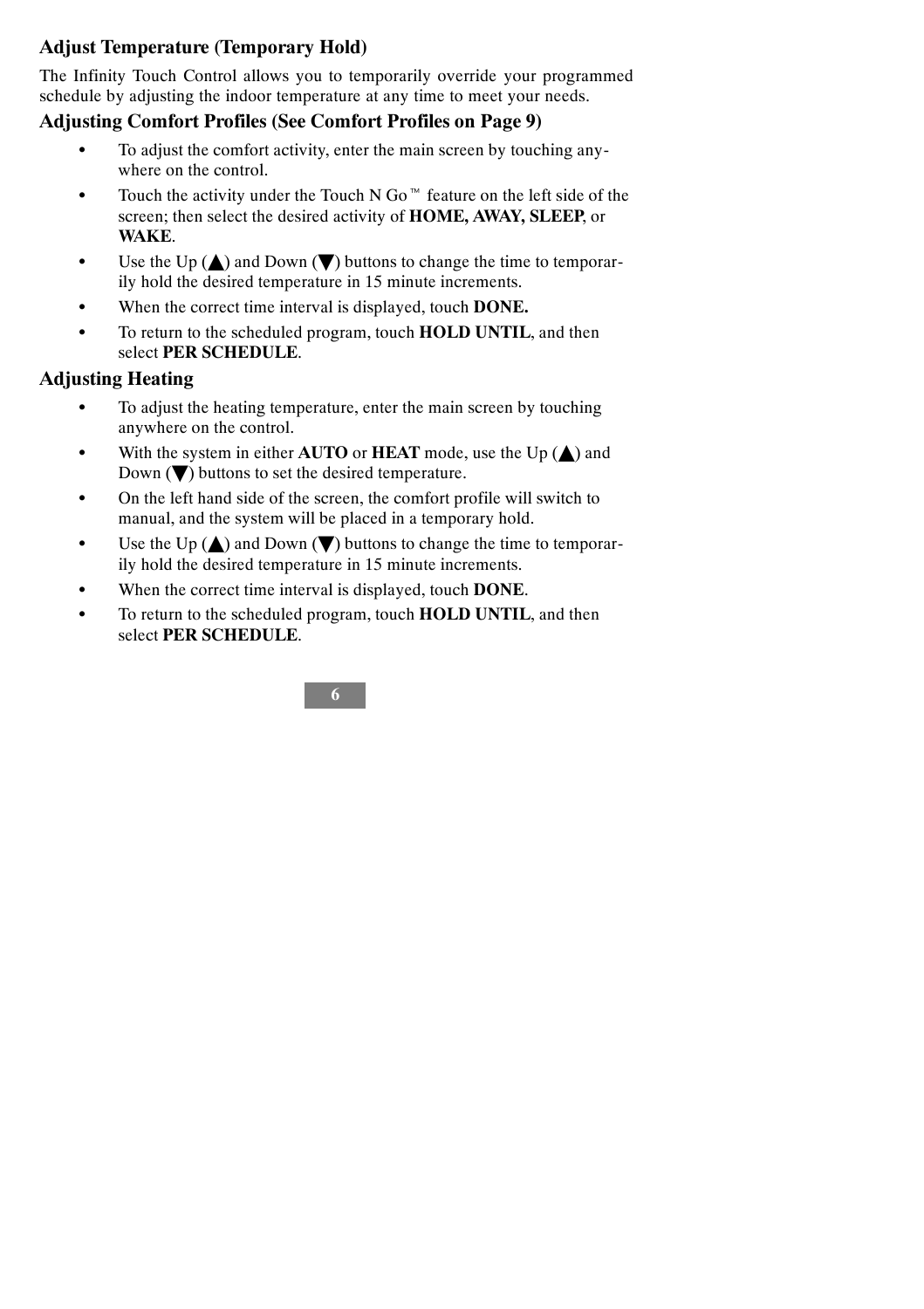## **Adjusting Cooling**

- To adjust the cooling temperature, enter the main screen by touching anywhere on the control.
- With the system in either  $\bf{A} \bf{U} \bf{TO}$  or  $\bf{COOL}$  mode, use the Up  $(\triangle)$  and Down  $(\blacktriangledown)$  buttons to set the desired temperature.
- On the left hand side of the screen, the comfort profile will switch to manual, and the system will be placed in a temporary hold.
- $\bullet$  Use the Up ( $\blacktriangle$ ) and Down ( $\nabla$ ) buttons to change the time to temporarily hold the desired temperature in 15 minute increments.
- When the correct time interval is displayed, touch **DONE**.
- $\bullet$  To return to the scheduled program, touch **HOLD UNTIL**, and then select **PER SCHEDULE**.

#### **Adjust Temperature (Permanent Hold)**

The Infinity Touch Control allows you to permanently override your programmed schedule by adjusting the indoor temperature at any time to meet your needs.

#### **Adjusting Comfort Profiles (See Comfort Profiles on Page 9)**

- To adjust the comfort activity, enter the main screen by touching anywhere on the control.
- Touch the activity under the Touch N Go<sup> $M$ </sup> feature on the left side of the screen; then select the desired activity of **HOME, AWAY, SLEEP,** or **WAKE**.
- Touch the **HOLD UNTIL** button, then touch **HOLD**.
- S To return to the scheduled program touch **HOLD**, and then touch **PER SCHEDULE**.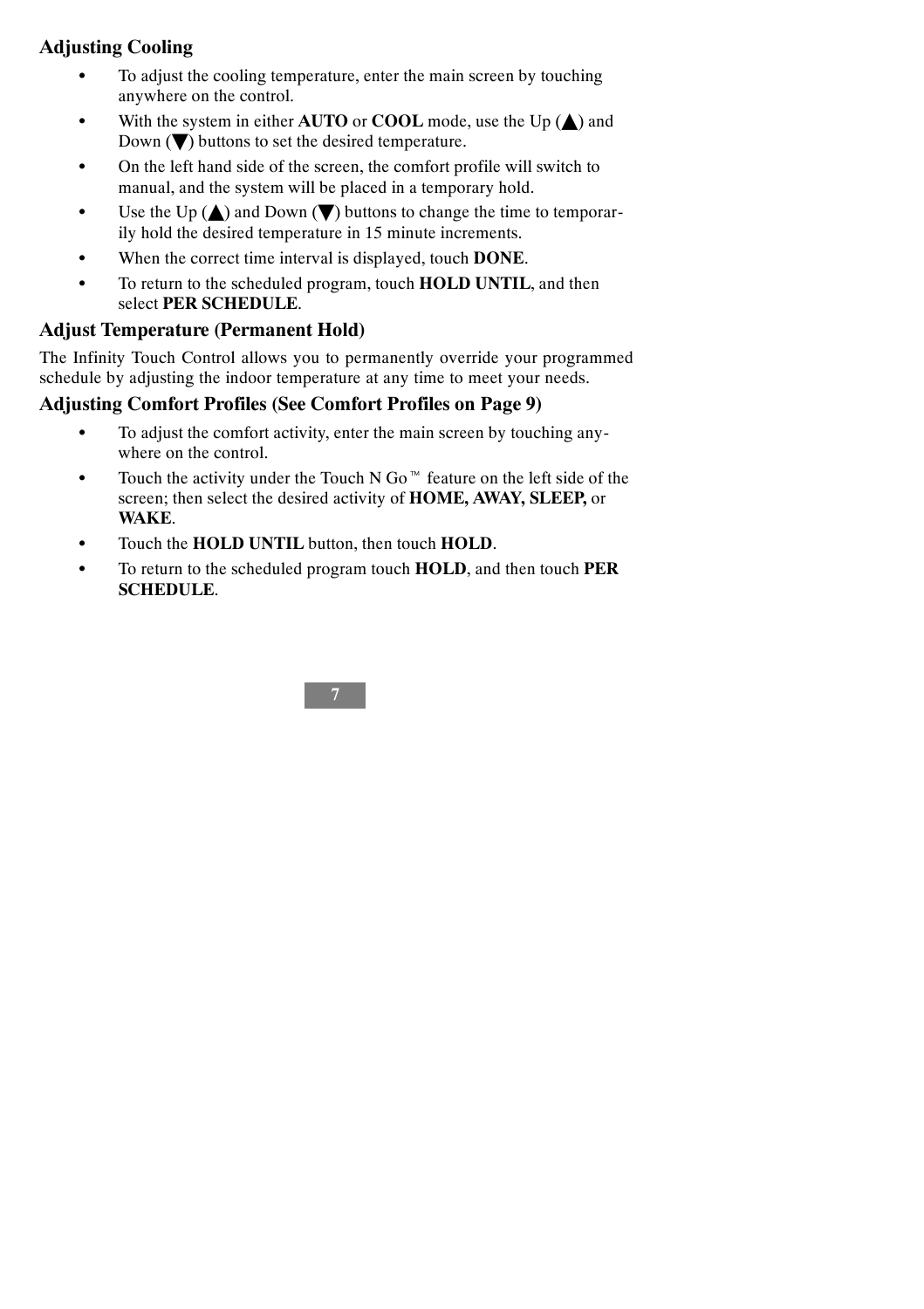## **Adjusting Heating**

- To adjust the heating temperature, enter the main screen by touching anywhere on the control.
- $\bullet$  With the system in either **AUTO** or **HEAT** mode, use the Up  $(\triangle)$  and Down  $(\blacktriangledown)$  buttons to set the desired temperature.
- On the left hand side of the screen, the comfort profile will switch to **MANUAL**.
- $\bullet$  Touch the **HOLD UNTIL** button, then touch **HOLD**.
- S To return to the scheduled program, touch **HOLD**, and then touch **PER SCHEDULE**.

## **Adjusting Cooling**

- To adjust the cooling temperature, enter the main screen by touching anywhere on the control.
- $\bullet$  With the system in either **AUTO** or **COOL** mode, use the Up  $(\triangle)$  and Down  $(\blacktriangledown)$  buttons to set the desired temperature.
- On the left hand side of the screen, the comfort profile will switch to **MANUAL**.
- $\bullet$  Touch the **HOLD UNTIL** button, then touch **HOLD**.
- S To return to the scheduled program, touch **HOLD**, and then touch **PER SCHEDULE**.

## **FEATURES**

## **Adjust Fan Speed**

The Features function of Infinity Touch Control allows you to adjust the fan speed during continuous fan operation.

To adjust the fan speed, enter the main screen by touching anywhere on the control.

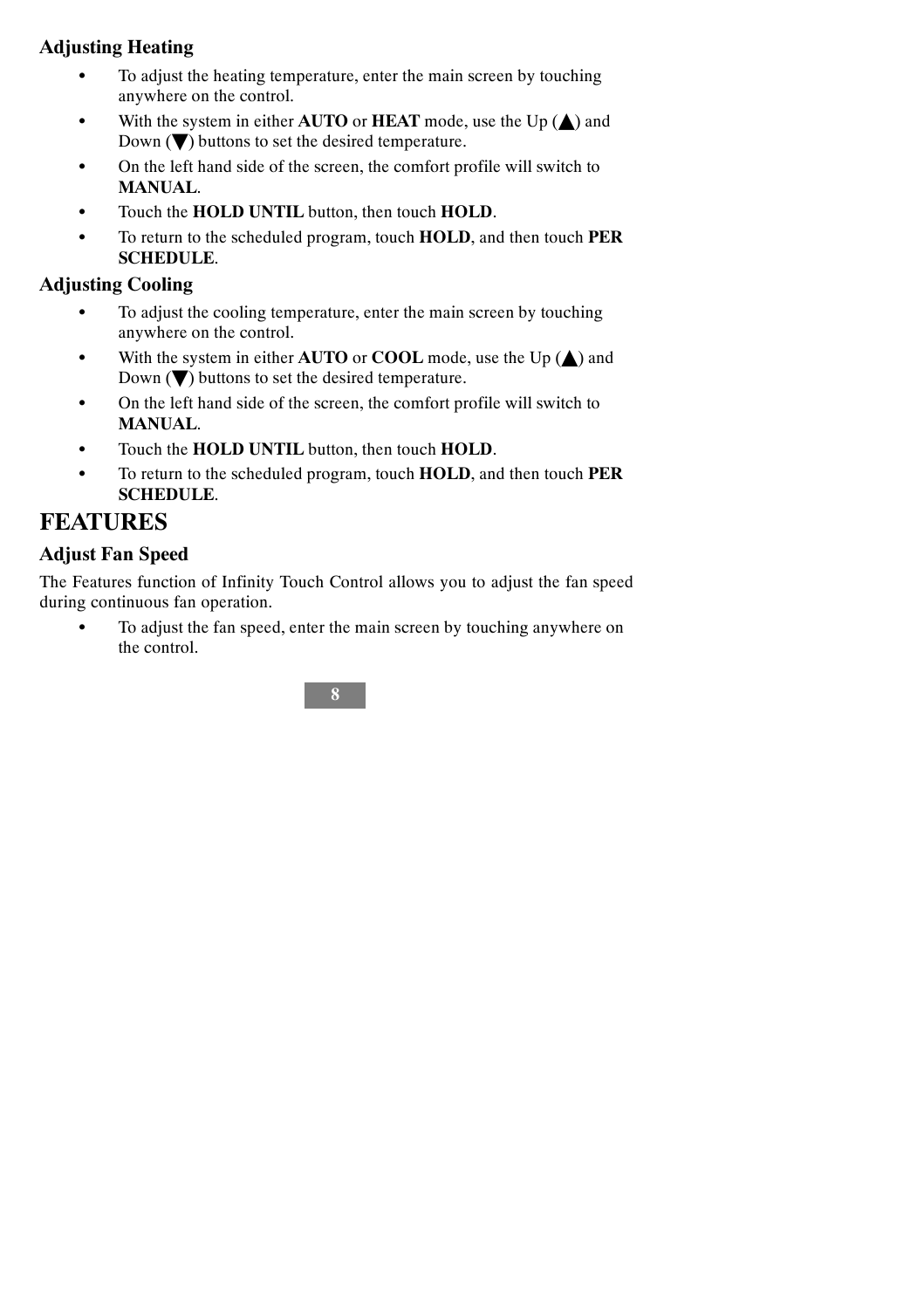- $\bullet$  Touch **FEATURES** on the top left of the screen.
- A drop down menu will appear. Touch **FAN** selection.
- Use the Up  $(\triangle)$  and Down  $(\blacktriangledown)$  buttons to set the fan to **OFF, LOW, MEDIUM** or **HIGH**, then touch **SAVE**.

#### **View Current Humidity Level**

The Features function of Infinity Touch Control allows you to view the current humidity level within the conditioned space.

- Enter the main screen by touching anywhere on the control.
- $\bullet$  Touch **FEATURES** on the top left of the screen.
- In the drop down menu you will see your measured humidity levels within the conditioned space.

## **MENU SCREEN**

Your menu screen offers more features and control for your Infinity Touch Control. Touch the menu button at the bottom right of the main screen.

#### **Comfort Profiles**

You will need to set the comfort profiles before you attempt to program your new Infinity Touch Control.

• The **COMFORT PROFILES** button includes settings for Temperature and fan Profiles, as well as Humidity and Fresh Air profiles.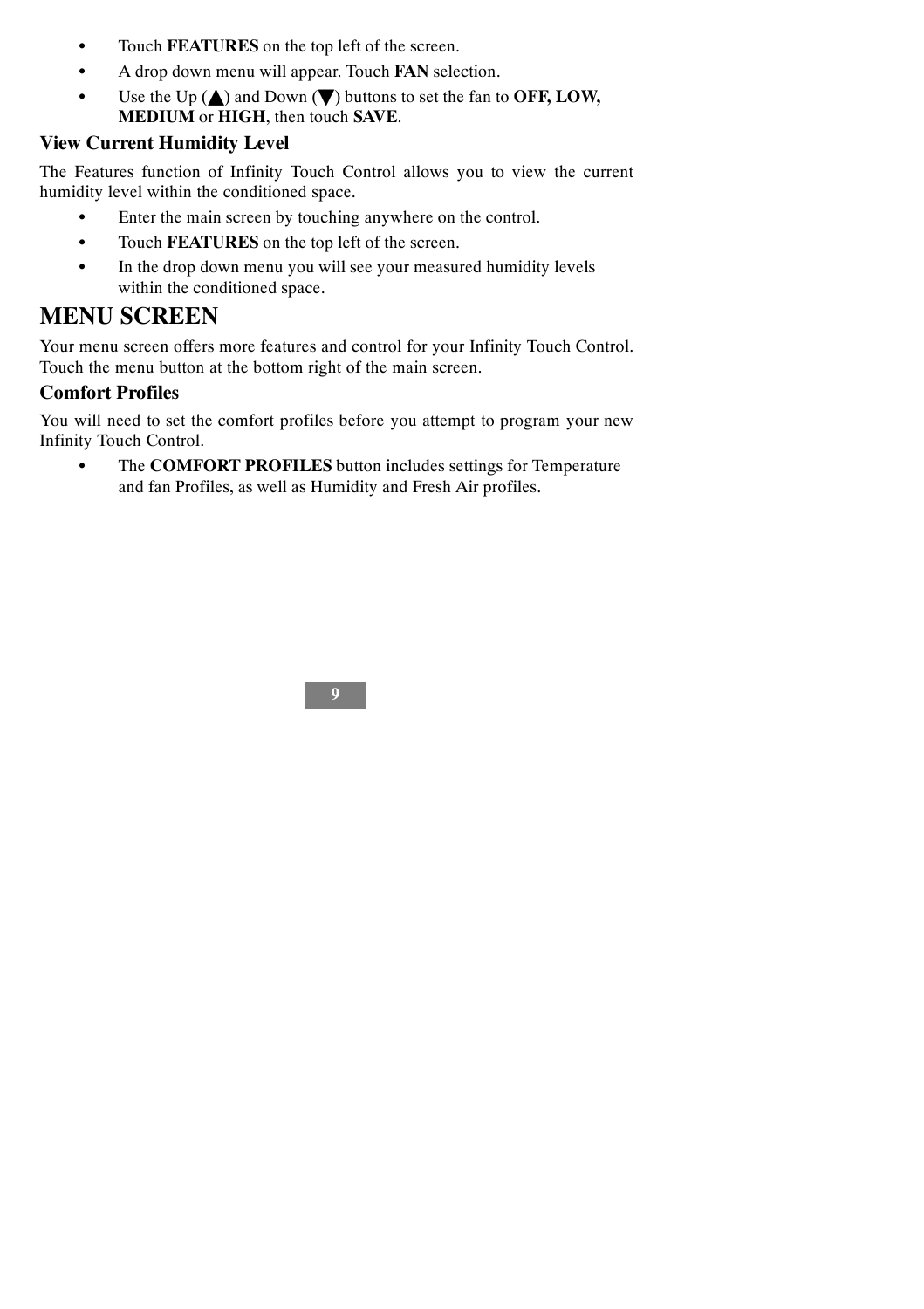

- Set your desired heating and cooling temperatures and your fan setting using the **TEMPERATURE AND FAN PROFILES** for each activity.
	- d For example to change your **HOME** comfort profile, touch the **HOME** icon.
	- $\circ$  Use the Up ( $\triangle$ ) and Down ( $\nabla$ ) buttons to change the fan settings, heating and cooling temperatures. When you are done, press the **DONE** button on the bottom right.
	- d Do the same thing to change the **WAKE** and **SLEEP** profiles.
	- d The **AWAY** profile provides an extra feature called **Smart Setback**. It allows the Infinity<sup>®</sup> System to dynamically determine the away temperature automatically to save the most amount of money, yet reach your comfort settings when you return home.
	- $\circ$  Use the Up ( $\triangle$ ) and Down ( $\nabla$ ) buttons to change the fan settings and temperature settings. The temperature settings are the range in which you choose to keep your home conditioned while you are away. The **Smart Setback** function will maintain your temperature within this range.
- Set your desired humidity and fresh air (if applicable) using the HU-**MIDITY AND FRESH AIR PROFILES** for each activity.

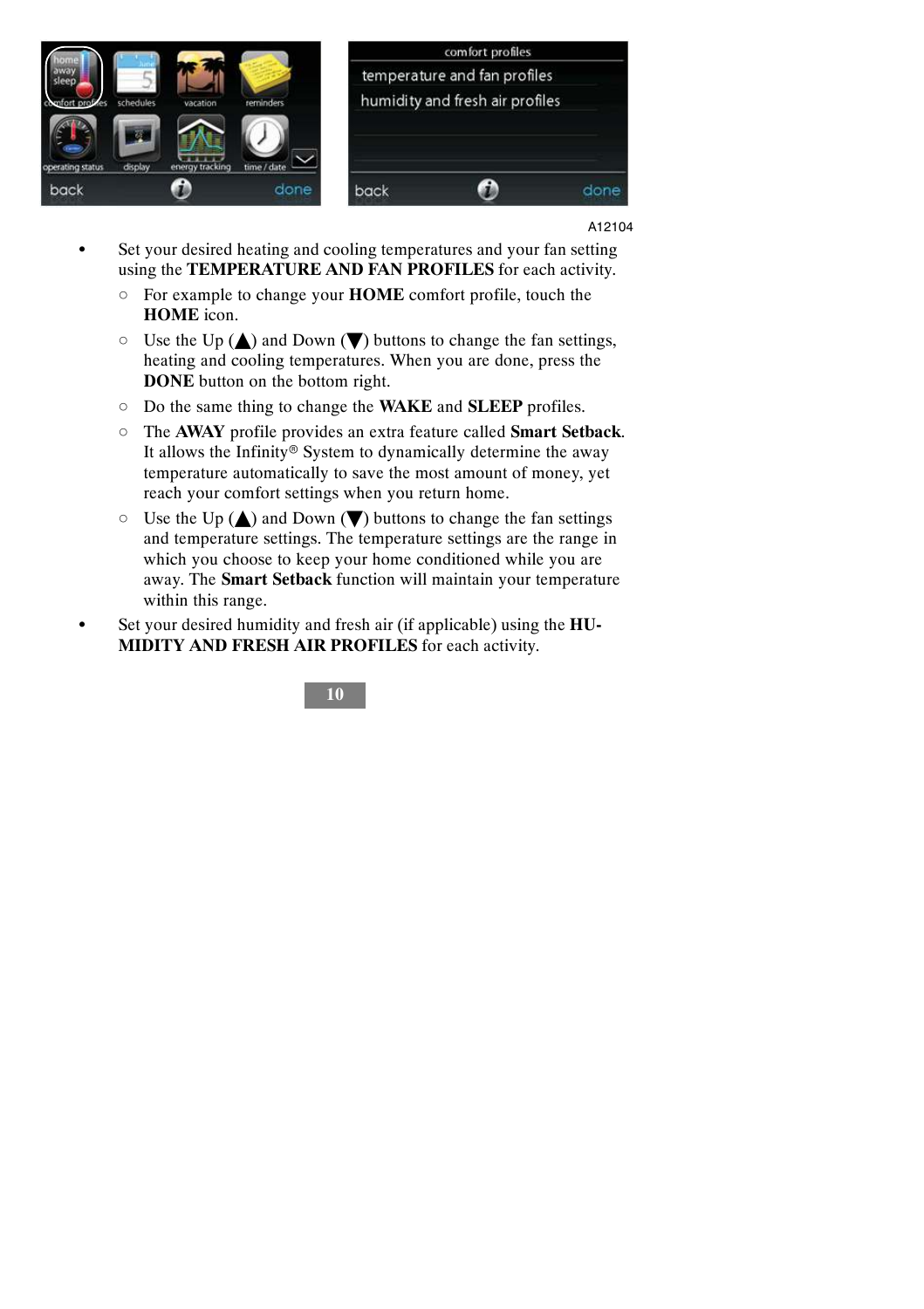### **Home Comfort Profile Humidity Control**

- Touch **WHEN AT HOME** to set your humidity settings while the home is occupied to enjoy superior comfort.
- If you have a humidifier installed for your system, touch **HEATING HUMIDITY** to set the desired humidity level within the home.
	- d You will have the option to choose to **USE HUMIDIFIER TO HUMIDIFY** and/or **USE VENTILATOR TO DEHUMIDIFY**, if a ventilator is installed in your system. Select **YES** or **NO** to the options that apply to your system.
	- d If you choose **YES** for either, next touch the **SET HUMIDITY** button.
	- d You will have the option of choosing between **WINDOW PRO-TECT** or **MANUAL**.
	- d Choosing **MANUAL**, allows you to set the humidity level between 5-45%. Use the Up  $(\triangle)$  and Down  $(\blacktriangledown)$  buttons to set the desired humidity level.
	- d Choosing **WINDOW PROTECT**, the system will pick the right settings to keep condensate from forming on your windows, based on the outdoor temperature and the quality of your windows.
- Next, select your desired humidity level during cooling by touching **COOLING HUMIDITY**.
- Press **SAVE** when finished, or **CANCEL** to discard any changes.
	- $\circ$  Use the Up ( $\triangle$ ) and Down ( $\nabla$ ) buttons to set the desired dehumidification level between 46-58%.
	- d Touch **YES** or **NO** for the system to over--cool the conditioned space by up to  $3<sup>°</sup>$  F to remove as much humidity out of the air as possible.

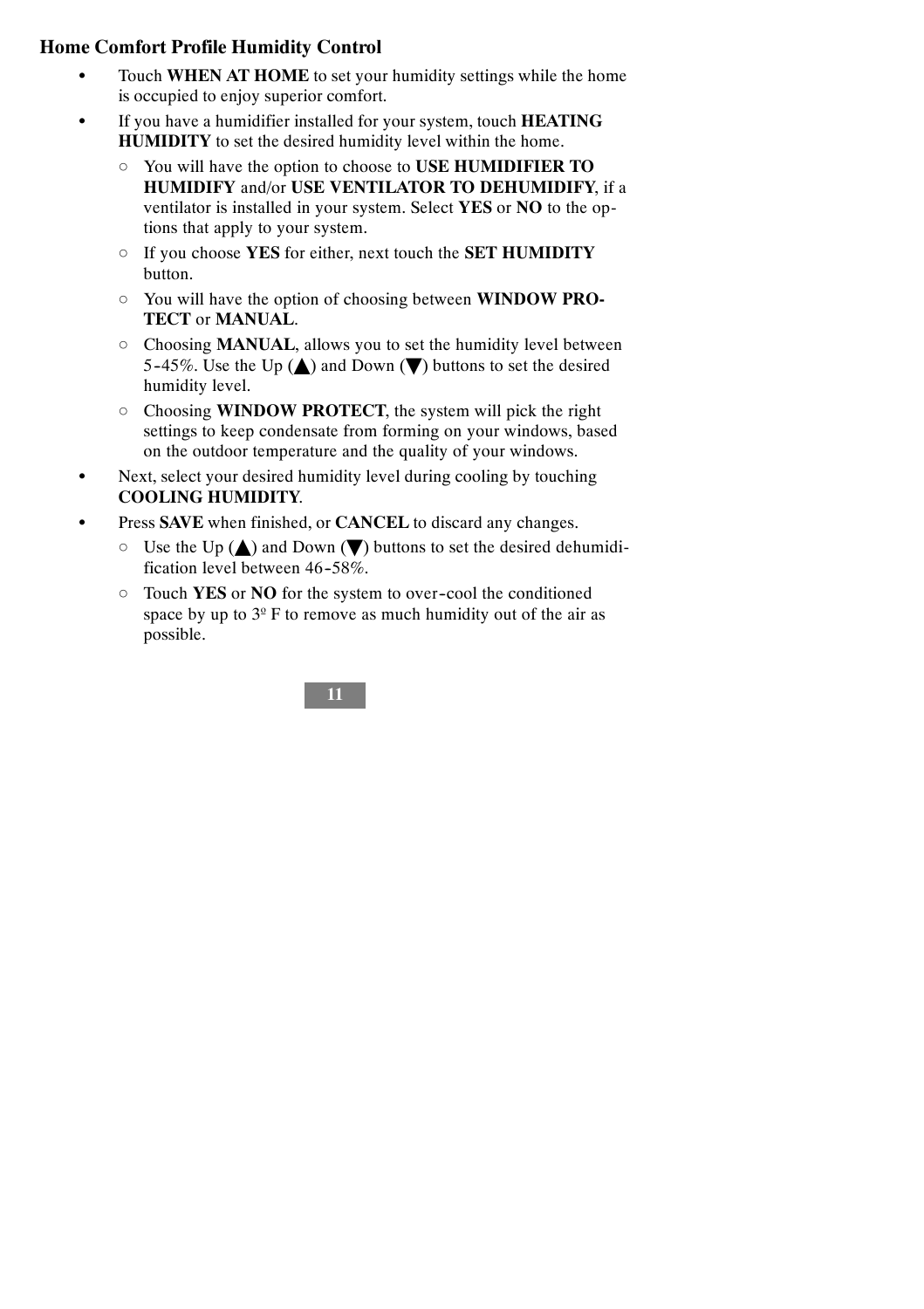### **Home Comfort Profile Fresh Air Control**

- If a ventilator is installed in your home, select the amount of fresh air to circulate during heating mode by touching **Heating Fresh Air**.
- S You will have the option of choosing among **AUTO**, **MANUAL**, or **OFF**.
	- d The **AUTO** setting will allow the system to choose the fresh air setting in a range of **Low, Medium or High**, as selected by you.
	- d The **MANUAL** setting allows you to select the percentage of fresh air to supply your home.
	- $\circ$  Use the Up ( $\triangle$ ) and Down ( $\nabla$ ) buttons to set the desired ventilator speed level.
	- d Press **SAVE** when finished, or **CANCEL** to discard any changes.
- If applicable, next select the amount of fresh air to circulate during cooling mode by touching **COOLING FRESH AIR**. Again, you will have the option of choosing among **AUTO, MANUAL** and **OFF**.
	- $\circ$  Use the Up ( $\triangle$ ) and Down ( $\blacktriangledown$ ) buttons to set the desired ventilator speed level.
	- d Press **SAVE** when finished, or **CANCEL** to discard any changes.

#### **Away Comfort Profile Humidity Control**

You may wish to have different humidity settings when you're away. Press the Menu area on the Main Screen to access the additional menu selections. Select **Comfort Profiles**, then select **Humidity and Fresh Air Profiles** option.

- Touch **AWAY** to set your humidity settings while you are away from home to save the most amount of energy.
- $\bullet$  If you have a humidifier installed for your system, touch **HEATING HUMIDITY** to set the desired humidity level when you are away home.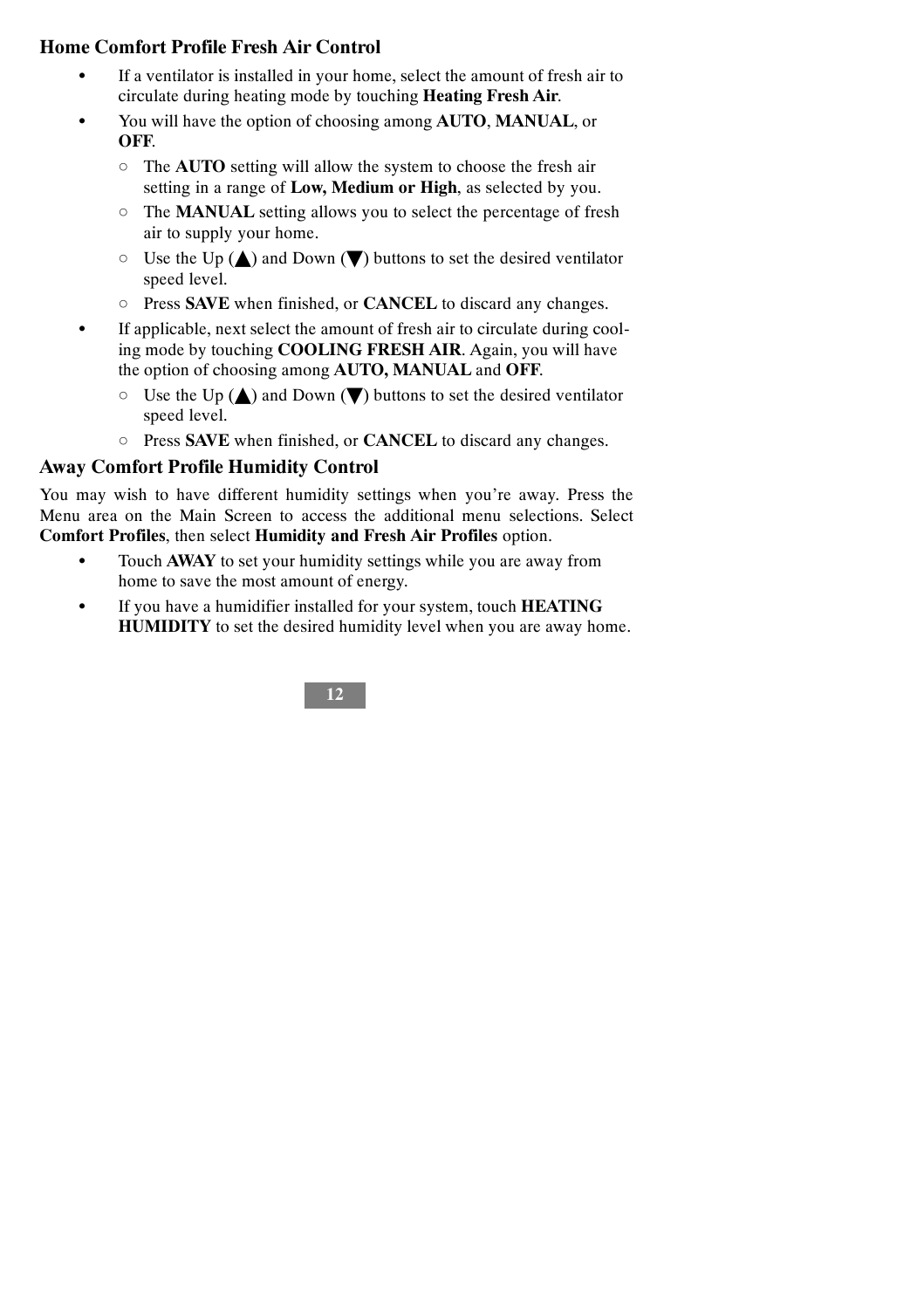- $\circ$  Use the Up ( $\triangle$ ) and Down ( $\nabla$ ) buttons to set the minimum humidity level between 0-20%.
- d Press **SAVE** when finished, or **CANCEL** to discard any changes.
- To set the desired humidity level during cooling, touch **COOLING HUMIDITY**.
	- $\circ$  Use the Up ( $\triangle$ ) and Down ( $\nabla$ ) buttons to set the maximum dehumidification level between  $55-65\%$ .
	- d Touch **YES** or **NO** for the system to over--cool the conditioned space by up to  $3^\circ$  F to remove as much humidity out of the air as possible.
	- d Press **SAVE** when finished, or **CANCEL** to discard any changes.

#### **Away Comfort Profile Fresh Air Control**

You may wish to have different Fresh Air profiles for when you're away. Press the menu area on the Main Screen to access the additional menu selections. Select **Comfort Profiles**, then select **Humidity and Fresh Air Profiles** option.

- Touch **AWAY** to set your fresh air settings while you are away from home.
- If a ventilator is installed in your home, select the amount of fresh air to circulate during heating mode by touching **HEATING FRESH AIR**.
	- d You will have the option of choosing between **AUTO, MANUAL**, or **OFF**.
	- d The **AUTO** setting will allow the system to choose the fresh air setting in a range of **Low, Medium** or **High**, as selected by you.
	- d The **MANUAL** setting allows you to select the percentage of fresh air to supply to your home.
	- $\circ$  Use the Up ( $\triangle$ ) and Down ( $\nabla$ ) buttons to set the desired ventilator speed level.

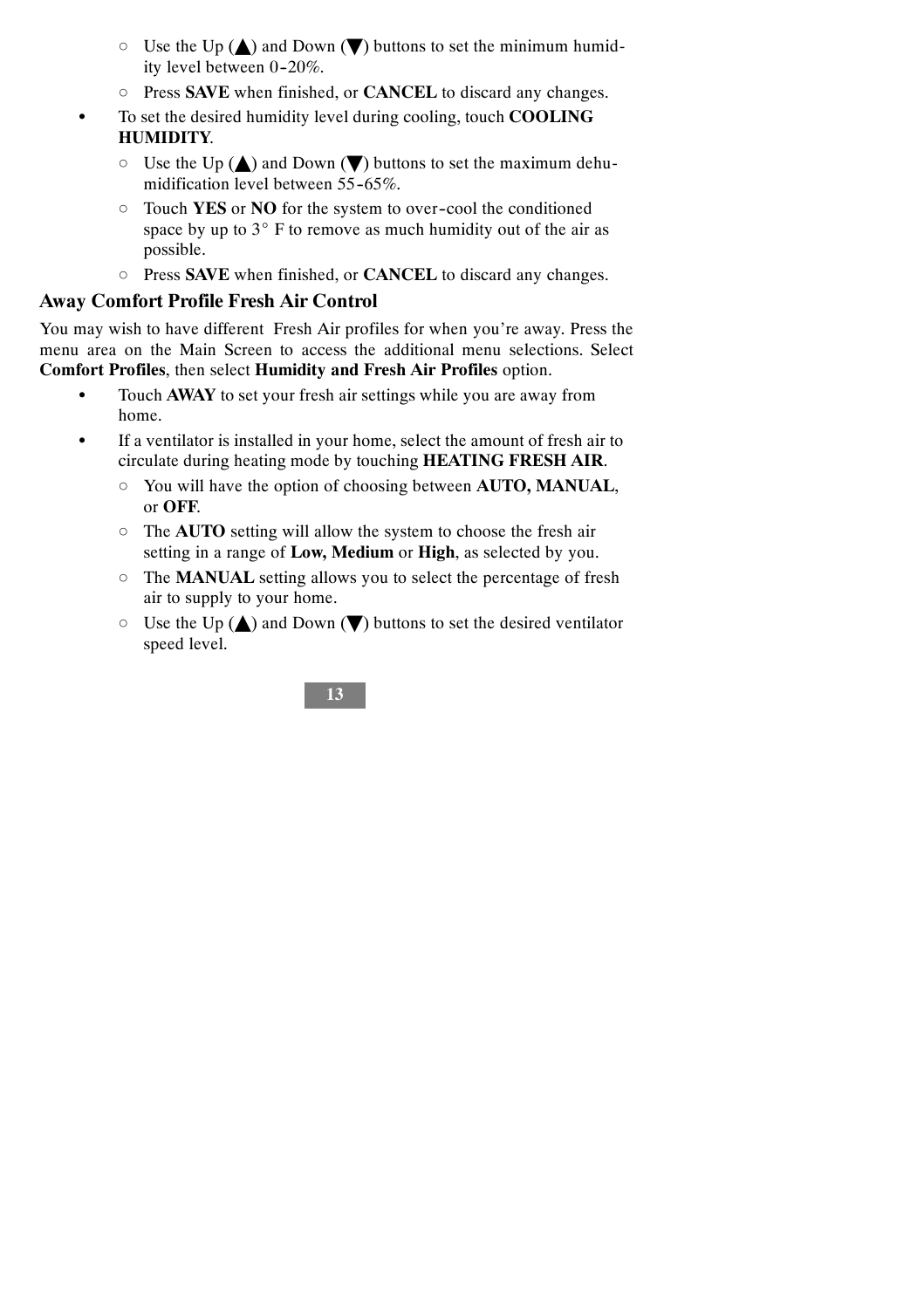- d Press **SAVE** when finished, or **CANCEL** to discard any changes.
- If applicable, select the amount of fresh air to circulate during cooling mode by touching **COOLING FRESH AIR**. Again, you will have the option of choosing among **AUTO, MANUAL** and **OFF**.
	- $\circ$  Use the Up ( $\triangle$ ) and Down ( $\blacktriangledown$ ) buttons to set the desired ventilator speed level.
	- d Press **SAVE** when finished, or **CANCEL** to discard any changes.

#### **Programming the Infinity Touch Control**

Touching the **SCHEDULES** icon provides three options. You may select to be guided though the process, choose to handle the scheduling yourself or upload your schedule from a USB drive.



A12105

#### **Schedule Yourself**

- $\bullet$  To set a specific day use the Left ( $\blacktriangleleft$ ) and Right ( $\blacktriangleright$ ) buttons beside the day names.
	- d If you wish to copy this schedule to other days, touch **COPY** above the day.
	- $\circ$  Select the days you wish to have the same schedule, then touch **COPY**.

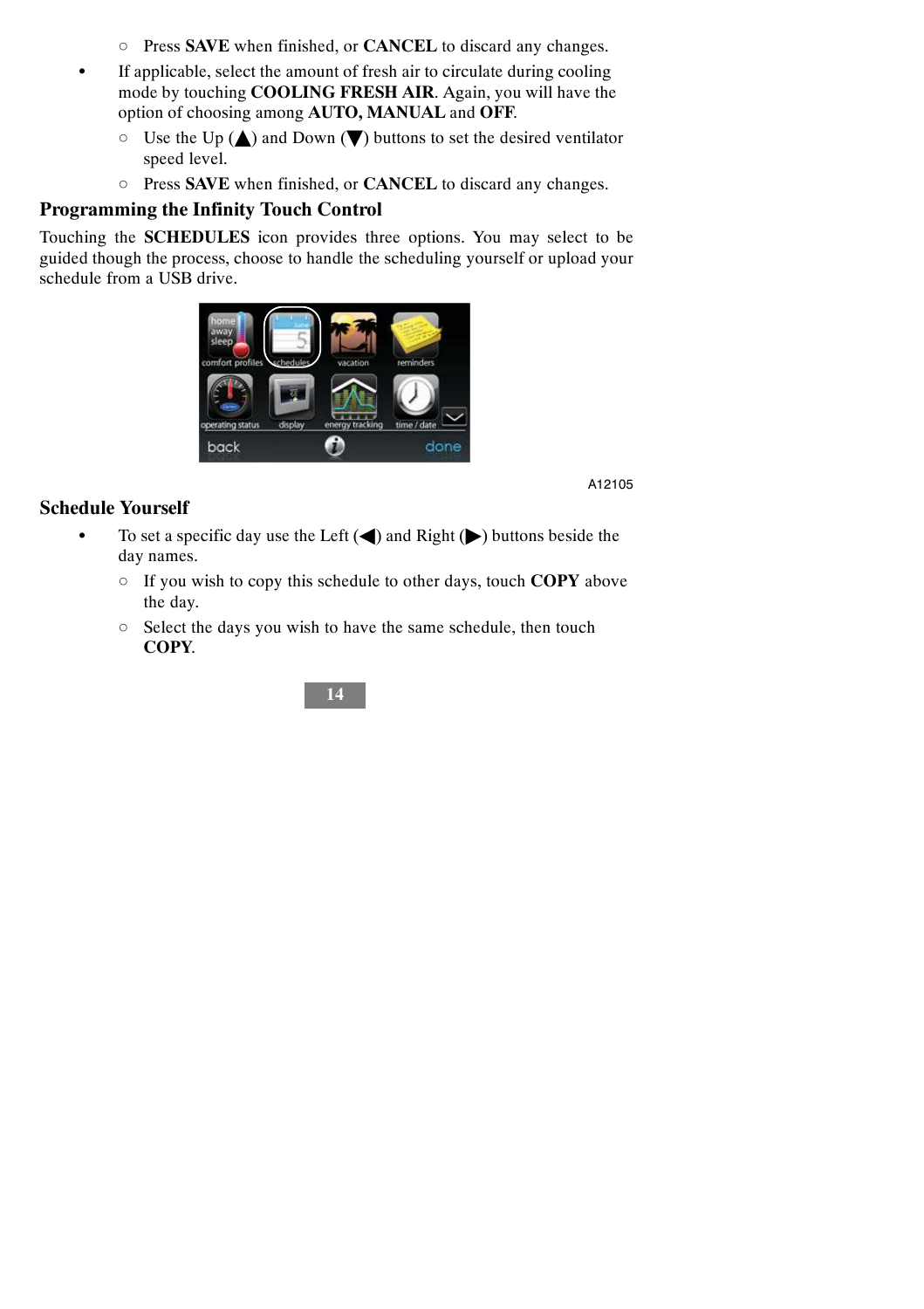- To select the time the activity starts, touch the **TIME** icons. Use the Up  $(\triangle)$  and Down  $(\blacktriangledown)$  buttons to set the desired start time.
- If you want to delete a time period, touch the **TIME** icon, then touch **DELETE**.
- To change the desired activity touch the **ACTIVITY** icon then select the desired activity (**WAKE, HOME, AWAY** or **SLEEP** buttons).When finished touch **SAVE**.
- **For Zoning** 
	- $\circ$  To set a specific room, use the Left ( $\triangle$ ) and Right ( $\triangleright$ ) buttons beside the zone name.
	- d If you wish to copy this schedule to a different zone, touch **COPY** above the zone name.
	- $\circ$  Select the zones you wish to have the same schedule, then press **COPY**.

### **Guide Me through Scheduling**

The Guide Me through Scheduling feature will prompt you with simple questions to help set a schedule that meets your desired comfort level and lifestyle.

If you are satisfied with your comfort settings, proceed to the next screen.

If you are not, go through the process outlined under **Comfort Profiles** (page 7).

- 1. If you have a zoning system, the next question will prompt you to pick the zone you wish to schedule.
- Select the desired zone to program, then touch **NEXT.**
- S **If you do not have a zoned system, the control will skip this question.**
- 2. The next question will prompt you to select the days you wish to schedule.
- You may select individual days, all days or weekdays by touching their respective buttons.
- After you have selected the desired days, touch **NEXT** to continue.

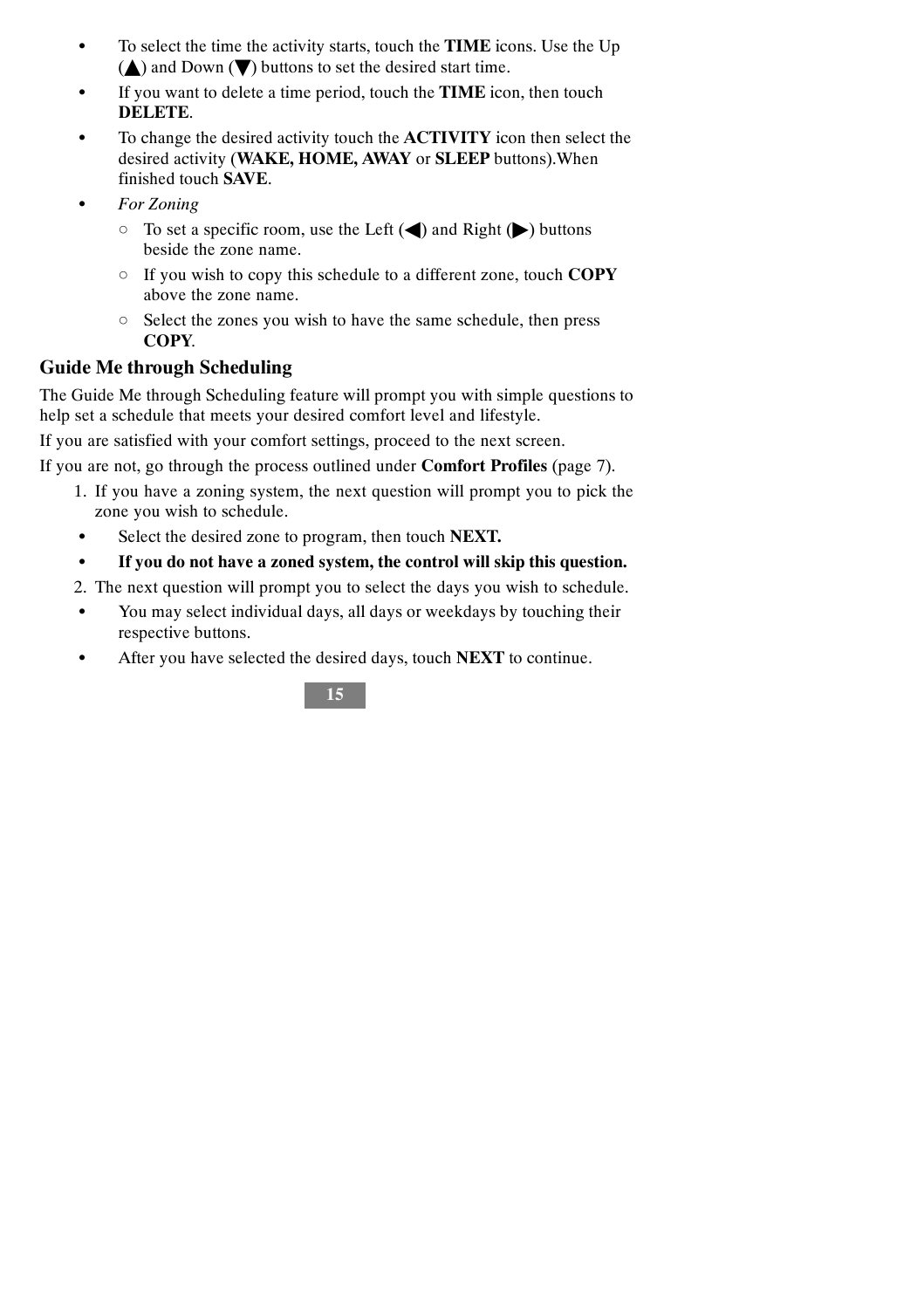- 3. The next question will ask what time you wake up on the scheduled days.
- Use the Up  $(\triangle)$  and Down  $(\blacktriangledown)$  buttons to set the time you wake up.
- After you have selected the correct time, touch **NEXT** to continue.
- 4. The next question will ask if someone is home all day.
- Simply touch **YES** or **NO** to answer this question.
- S If you select **NO**, the next question will ask what time you leave the home.
	- $\circ$  Use the Up ( $\triangle$ ) and Down ( $\nabla$ ) buttons to set the time you leave.
	- d After you have selected the correct time, touch **NEXT** to continue.
- You will then be asked what time you will return to your home.
	- $\circ$  Use the Up ( $\triangle$ ) and Down ( $\blacktriangledown$ ) buttons to set the time you return home.
	- d After you have selected the correct time, touch **NEXT** to continue.
- 5. If you select **YES** or have completed the previous steps, the next question will ask if you want different sleep settings.
- $\bullet$  If you select **YES**, the next question will ask what time you go to sleep.
	- $\circ$  Use the Up ( $\triangle$ ) and Down ( $\blacktriangledown$ ) buttons to set the time you go to sleep.
	- d After you have selected the correct time, touch **NEXT** to continue.
- 6. If you select **NO** or have completed the previous steps, you will be shown a screen that the scheduling process is complete for the selected days and zones (if applicable).
- If you have completed the schedule, touch **SAVE** continue.
- If you touch **CANCEL**, it will prompt you back to step 5.
- 7. If you touched **SAVE** in step 6, you will be asked if you want to schedule more days.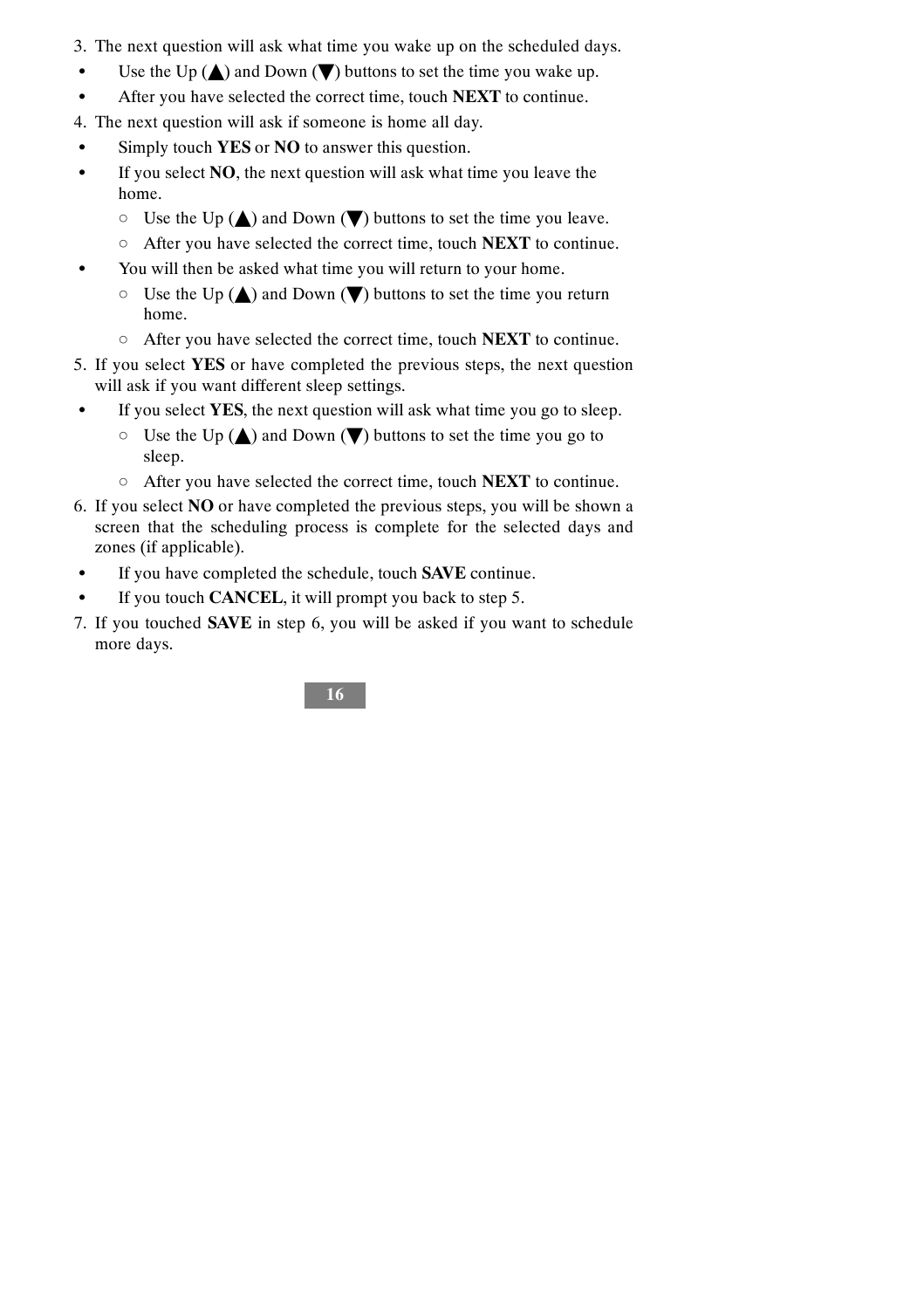- Simply touch **YES** or **NO** to answer this question.
- If you select YES, you will return to step 2 and follow the process.
- 8. If you select **NO**, the screen control will show you the newly created schedule.
- If you have a zoning system, you will be asked if you want to schedule another zone.
	- d If you select **YES**, you will return to step 2 and follow the process.
	- d If you select **NO**, you will see the newly created schedule.

#### **Upload My Schedule**

The **Upload my Schedule** feature will allow you to upload your schedules from a PC or MAC computer, load those schedules onto a USB memory device, and upload the schedules into the Infinity Touch Control.

- To download the MyInfinity application for your computer, sign into the MyInfinity website at www.MyInfinityTouch.com.
	- d Click on the Downloads tab.
	- d Click on the Adobe Air download link and install Adobe Air onto your computer.
	- $\circ$  Once Adobe Air is installed on your computer, download the MyInfinity air application.
	- $\circ$  The MyInfinity application provides a virtual Infinity Touch Control for you to use on your computer. You cn perform all of the programming steps on your computer that you can perform on the Infinity Touch Control.
- Once the schedules are complete, insert a USB memory device into your computer. Add a new folder to the USB device labeled **User**. Make sure that this folder is at the top of the folder chain in the USB device; this is also called the "root directory."

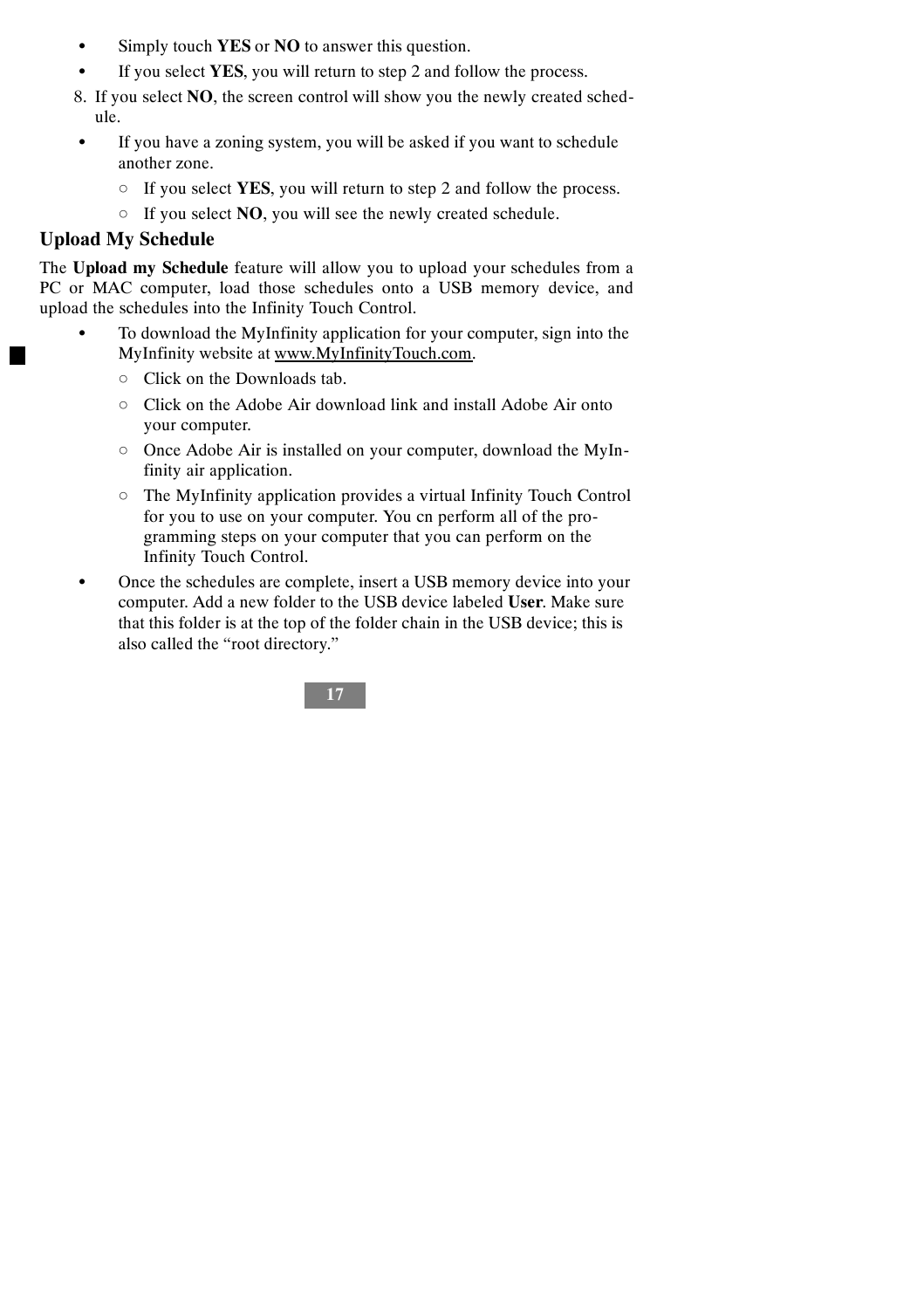- d Select the **Save Schedule to the USB Drive** option on the Schedules menu. Read the directions and then select **Export**.
- o Save the schedule file in the Use folder on the USB device.
- o Once that is complete, safely remove the USB device from the computer.
- Install the USB device into the USB port on the bottom of the Infinity Touch Control.
- On the Infinity Touch Control, select **Schedules** from the Menu screen, then select the **Upload Schedule from USB Drive** option.
- If the folder and file have been placed correctly on the USB device, you will be asked if you wish to upload the schedule.
	- d Select **Yes**.
	- d When successful, press **Next**.

#### **Set Time and Date**

The **TIME/DATE** icon allows you to set the time and date for your Infinity Touch Control.



A12112

S To set the **HOUR, MINUTE, MONTH, DAY**, or **YEAR,** touch the feature you wish to change.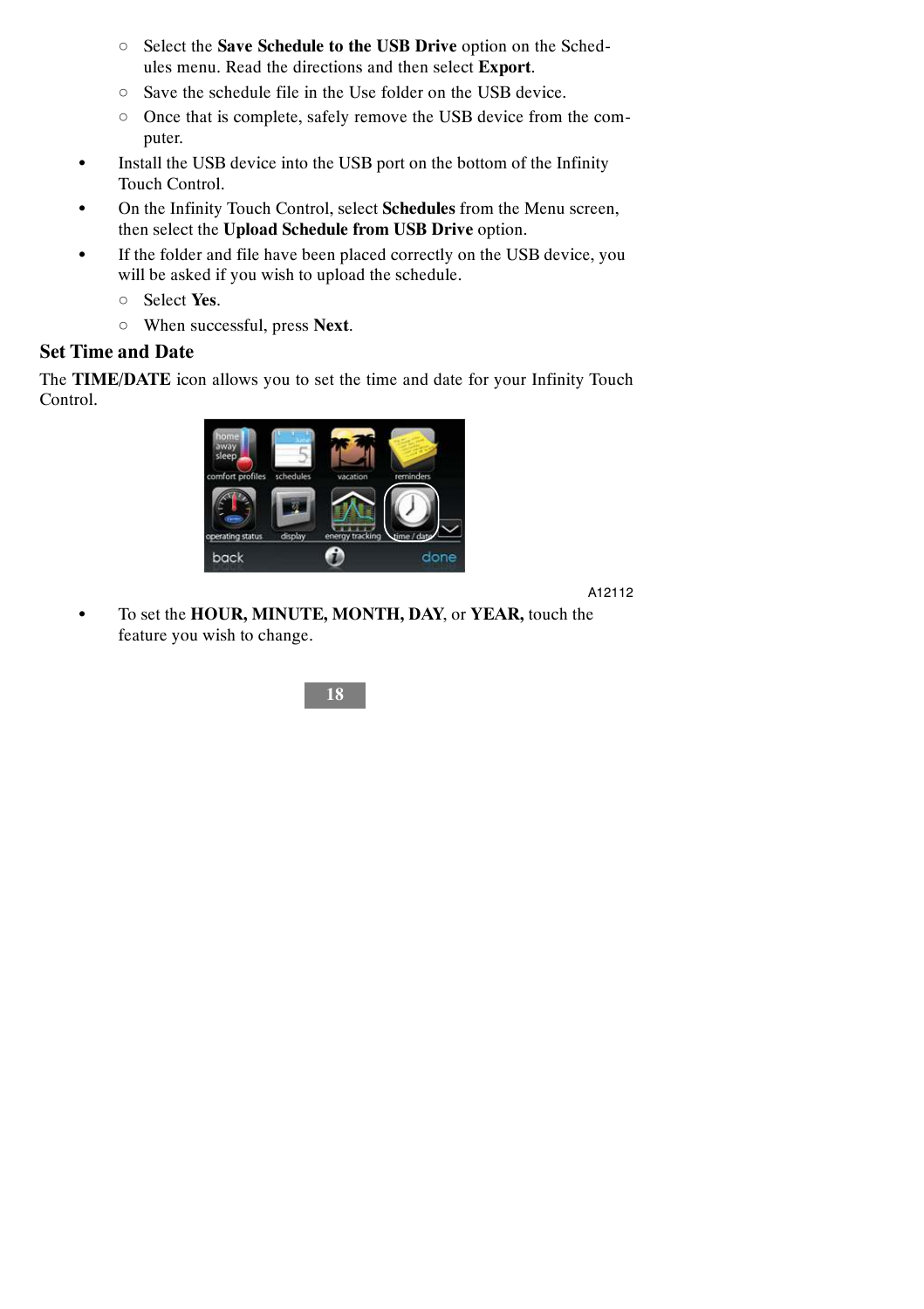- $\bullet$  Use the Up ( $\blacktriangle$ ) and Down ( $\nabla$ ) buttons to make the appropriate changes.
- $\bullet$  When you have completed all of the settings touch **SAVE**.
- $\bullet$  If you make a mistake you may touch **CANCEL** and begin again.



### **Operating Status**

The operating status menu gives a quick look at the status of your Infinity $\circledR$ Heating and Cooling System.



A12173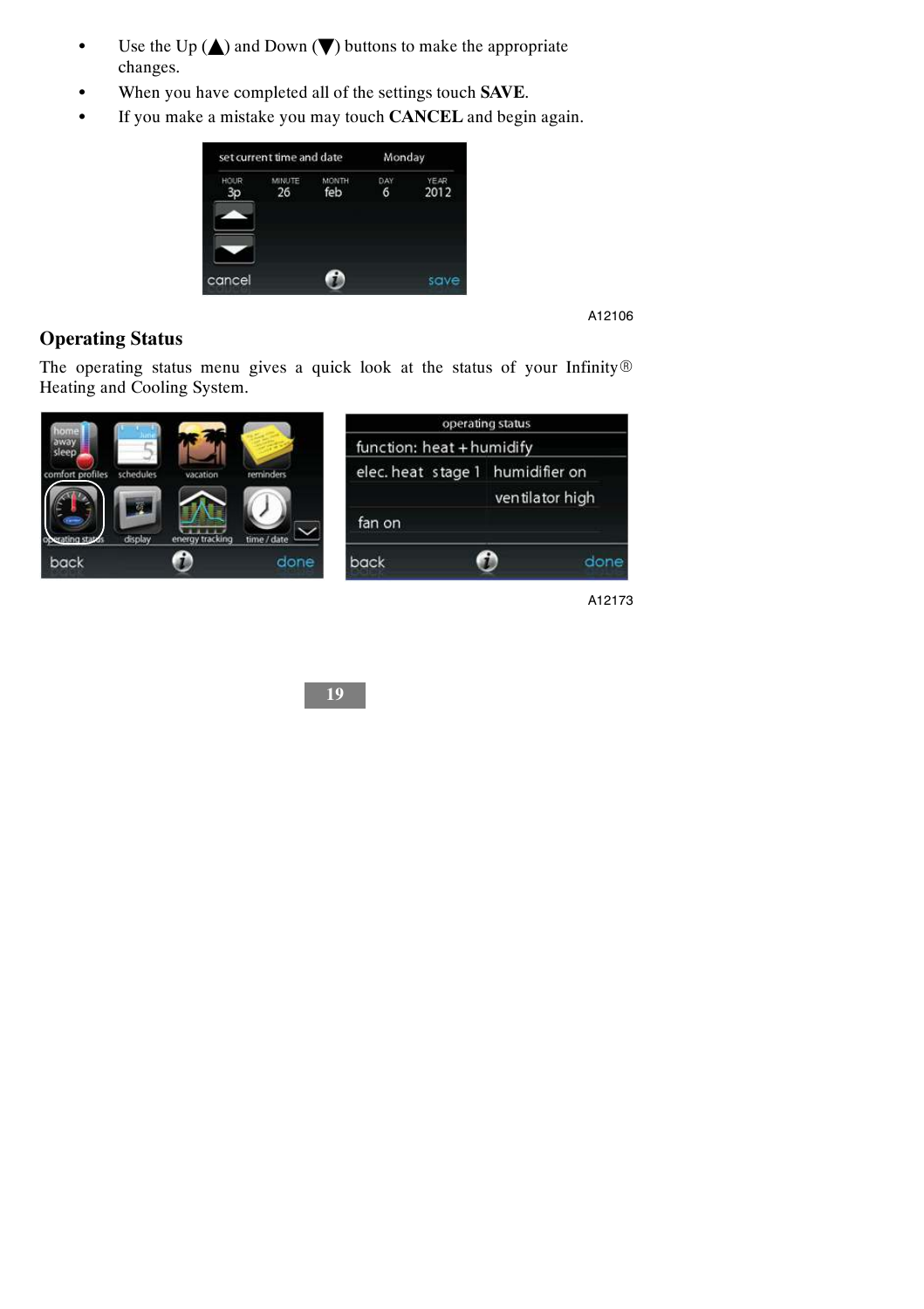Within the operating status, you can view which function is operating, and what stage the heating or cooling equipment is in. When you are finished looking at the operating status, press the **DONE** button to return to the previous menu.

#### **Accessories Status**

Within the accessory status, you can view how much of each accessory has been consumed, and reset the counter for each accessory.

- S To reset the counter for your installed accessory, touch the **RESET** button, then press **SAVE**.
- To return to the previous menu, press **CANCEL**.

| accessories status  |           |       |
|---------------------|-----------|-------|
| filter              | 99 % used | reset |
| humidifier          | 100% used | reset |
| ultra violet lights | 51 % used | reset |
| ventilator          | % used    | reset |
| cancel              |           | save  |

A12108

#### **Zone Status (If Applicable)**

Zone status allows you to take a quick look at the actual temperatures, and temperature set points for each zone in your system.

S When you are done looking at your zone status, press **DONE**.

The system will indicate which mode is running by showing an arrow, which points to either the heating or cooling set point.

If the system is preparing for the next program period, an indicator will be displayed to show that the system is moving the temperature toward the next programmed set point.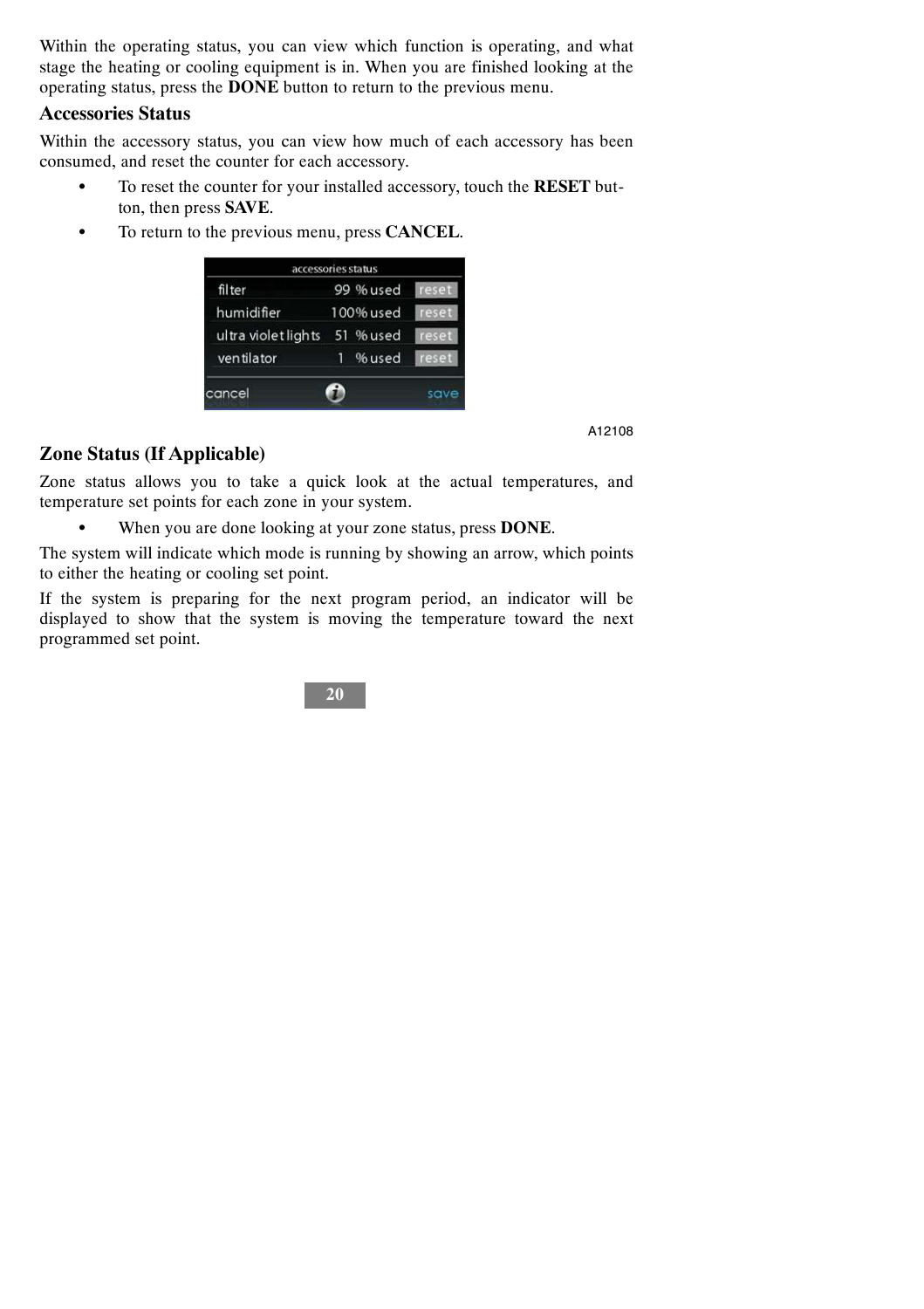| zone status    |  |                       |    |      |
|----------------|--|-----------------------|----|------|
| ZONE NAME      |  | HEATTO COOL TO ACTUAL |    |      |
| living room    |  | 81                    | 51 |      |
| kitchen        |  | 82                    | 62 |      |
| tyroom         |  | 83                    | 73 |      |
| master bedroom |  | 85                    | 95 |      |
| kidsroom       |  | 88                    | 68 |      |
| back           |  |                       |    | done |

### **Vacation Settings**

Touch the **VACATION** icon in order to set a prolonged vacation schedule.



A12174

- Touch **PLAN VACATION** to begin your vacation schedule.
- Use the Up  $(\triangle)$  and Down  $(\blacktriangledown)$  buttons to set the time and date of when your vacation begins; then touch **NEXT**.
- Use the Up  $(\triangle)$  and Down  $(\blacktriangledown)$  buttons set the fan speed and the temperature range you wish to keep your house; then touch **NEXT**.
- Use the Up  $(\triangle)$  and Down  $(\nabla)$  buttons to set the time and date of when plan to return from your vacation; then touch **NEXT**.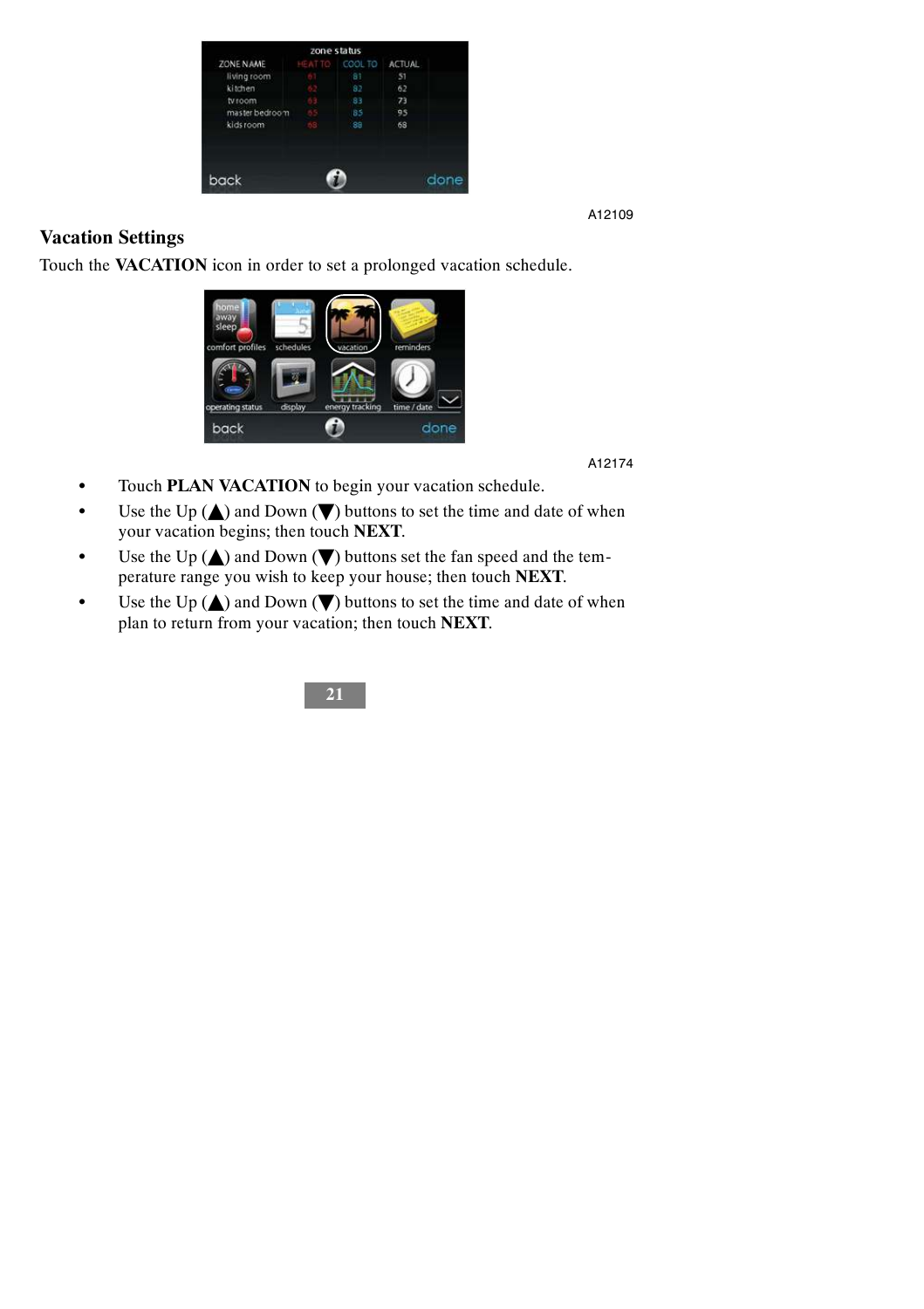• Review your vacation schedule to make sure it is accurate. If it is correct, touch **SAVE** to complete your vacation schedule.



A12110

#### **Energy Tracking**

The Infinity Touch Control has the ability to monitor and estimate the energy consumption of certain models of your Infinity System.



A12111

 $\bullet$  Touch VIEW ENERGY USAGE to view the estimated energy consumption in daily, monthly or annual time intervals. You can view energy consumption in units (kWH for electric and selected unit for gas heat), or in dollars.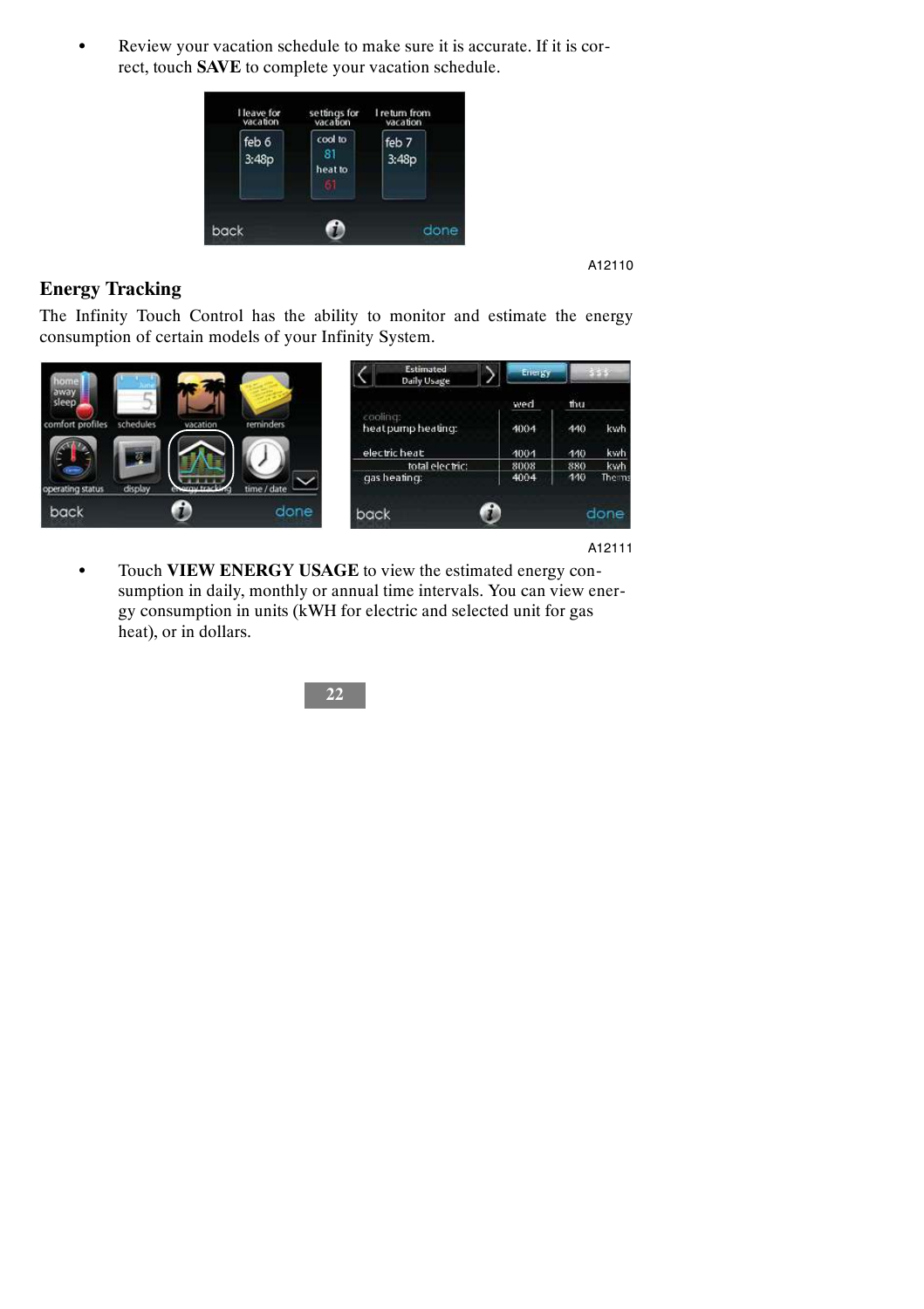- S If a gas furnace is installed, you can **SELECT FUEL TYPE** (natural gas or propane), and also **SELECT FUEL DISPLAY UNITS**.
- Touch **ENTER ENERGY PRICES** to enter the current electric and gas utility rates.
	- $\circ$  Use the Up ( $\triangle$ ) and Down ( $\nabla$ ) buttons to set the costs per KWH and cost per Therm or your selected unit.
	- d Once the correct pricing is entered, press **SAVE**.



### **Wireless Set-up**

With the appropriate models, the Infinity<sup>®</sup> Touch Control can connect to the in home Wi-Fi to connect the Infinity System to the Internet. The model SYSTXCCITW01-A wall control comes bundled with an Infinity Wireless Access Point. This establishes an independent Infinity System Wi-Fi network. The model SYSTXCCITC01-A is intended to connect to an existing home Wi-Fi network, or to be added to an existing Infinity System Wi-Fi network. If the in-home Wi-Fi is found to be incompatible with SYSTXCCITC01-A, an Infinity Wireless Access Point (SYSTXXXGWR01) or any other compatible wireless router can be installed to establish Wi-Fi connectivity.

Please call 1-800-CARRIER for support with Wi-Fi set-up and connection to the MyInfinity Server.

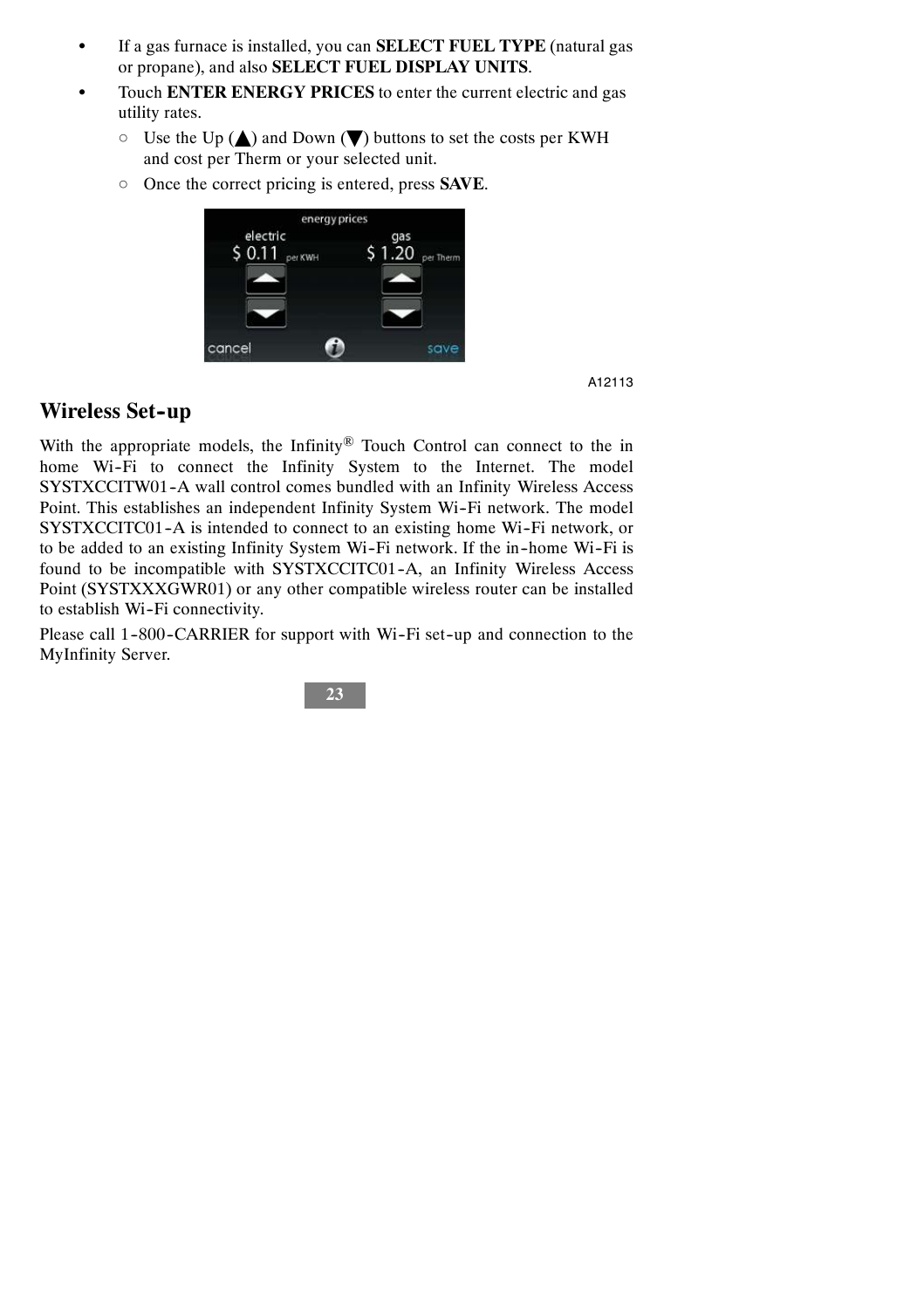The ability to remotely access and adjust the settings of the Infinity<sup>®</sup> Touch Control with the MyInfinity web and mobile applications is dependent on the compatibility of the user's computer/network or mobile device, the Infinity Touch Control, and/or the MyInfinity web server with, and the availability of, the user's Internet service provider or mobile device carrier service. Carrier Corporation makes no representations or warranties, express or implied, including, to the extent permitted by applicable law, any implied warranty of merchantability or fitness for a particular purpose or use, about the compatibility of the user's computer/network, or mobile device, with the Infinity Touch Control, and/or the MyInfinity web server, with, and the availability of, the user's Internet service provider or mobile device carrier service, or that the ability to remotely access and adjust the settings of the Infinity Touch Control will not be negatively affected by the network--related modifications, upgrades, or similar activity of the user's Internet service provider or mobile device carrier service.

## **SYSTXCCITC01-A Models (only)**

To establish Wi--Fi connectivity to the Infinity Touch Control using the in--home router or wireless access point the wireless access point SSID and password/passkey must be known for set-up.



A13241

Select the **WIRELESS** from the menu screen

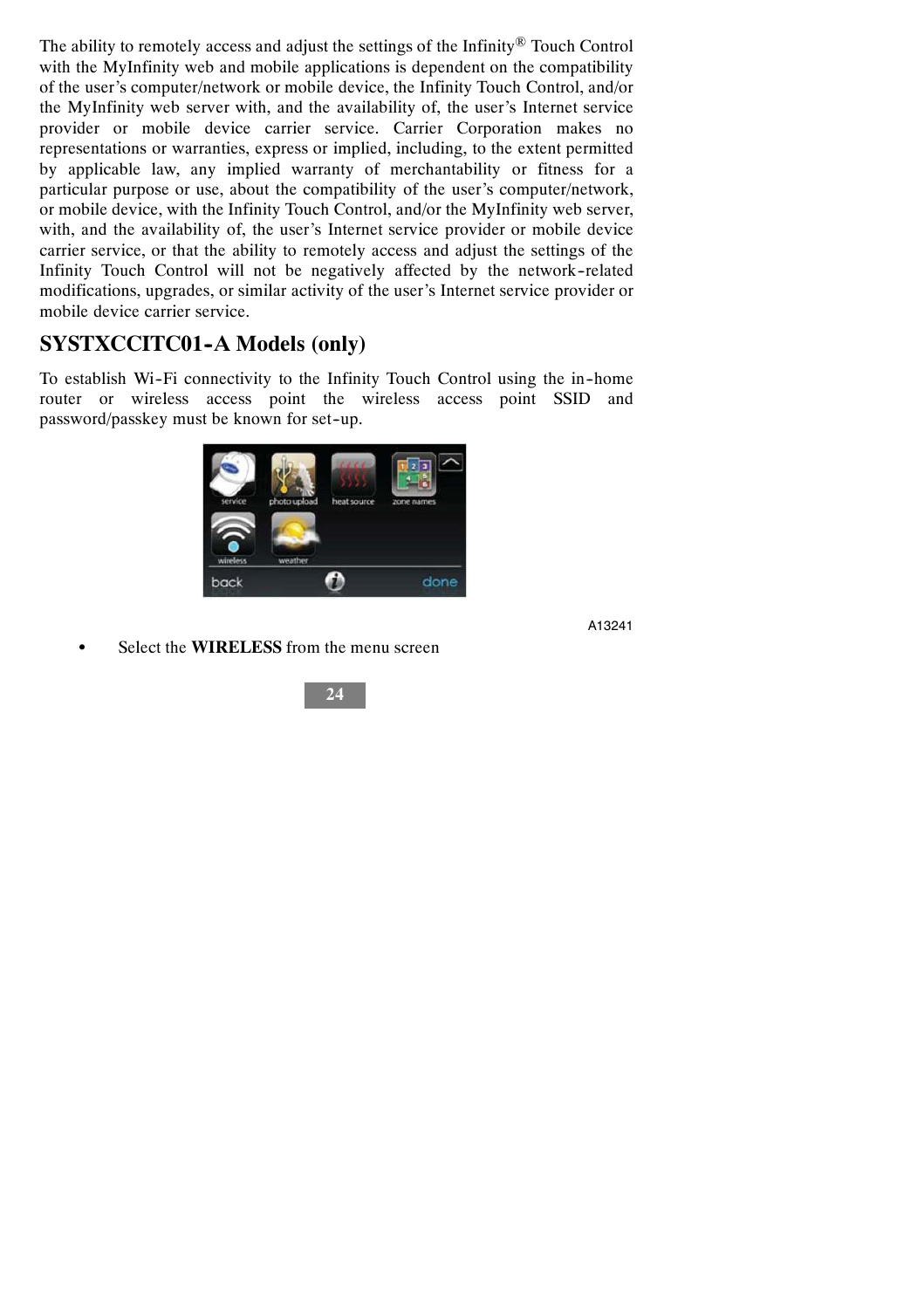- $\bullet$  Make sure the Wi-Fi connection is enabled, by touching **ENABLED**.
- $\bullet$  Touch **SETUP A WI-FI CONNECTION** to begin the process.
- Next, touch **SCAN FOR AVAILABLE ACCESS POINTS**.



• On the next screen look for the SSID of the router/access point. After being selected, it will be outlined in faint blue. Then select **NEXT**.



A13236

• The selected network will show. Choose an appropriate Wi-Fi security. Usually auto-detect will correctly identify the type of security used. If the network has no security it will show as on the left, but a secured network will prompt for the Wi-Fi security key.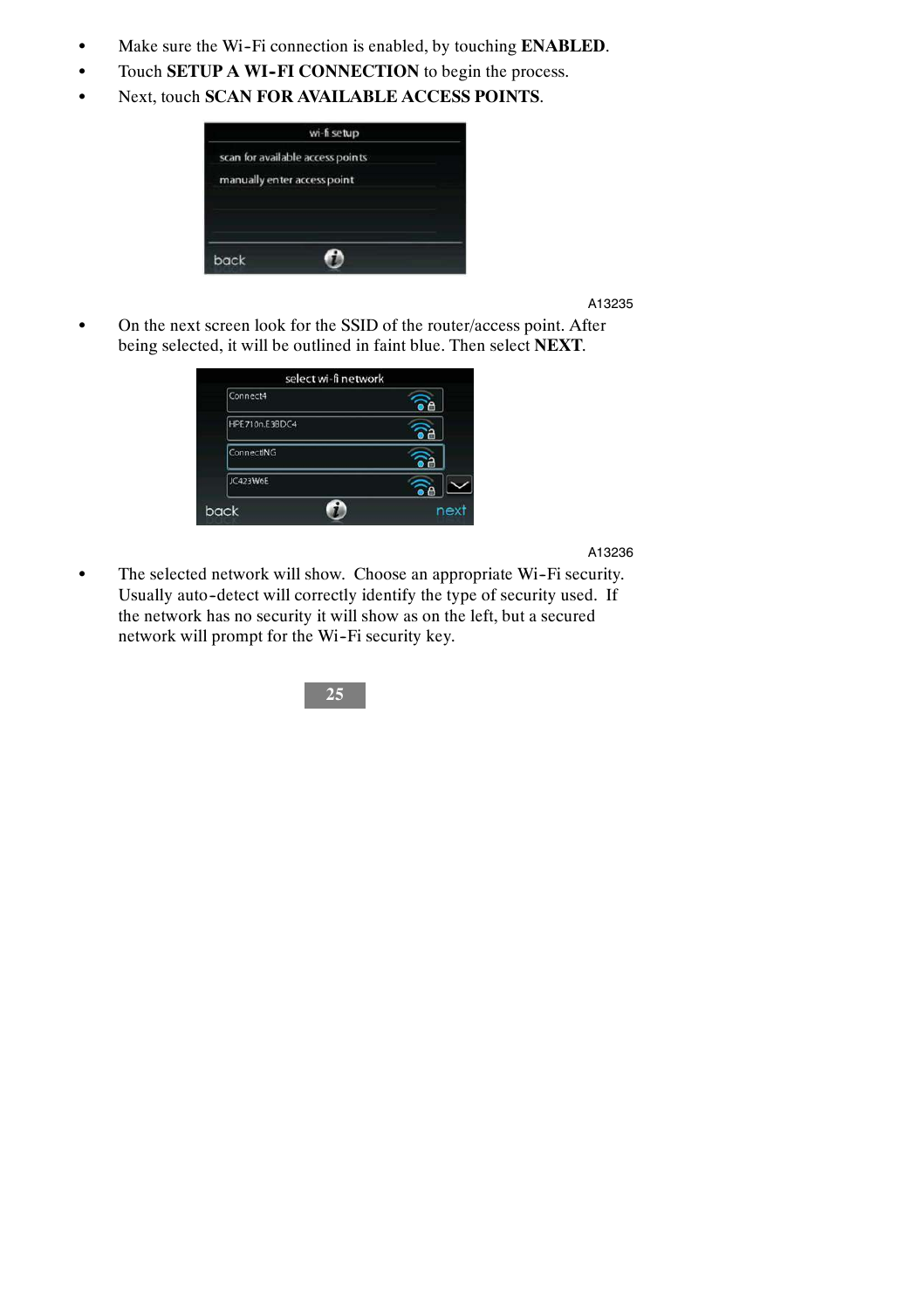

- If a Wi-Fi security key is shown as on the right hand picture above then select the white bar and enter the security key, then select NEXT.
- Touch in the security key area, and the keyboard will appear.
	- $\circ$  Use the on screen keyboard to enter the Wi-Fi security key, then touch NEXT.
- The control will inform you if the connection is successful. If so, touch **DONE**.
	- $\circ$  If the connection is unsuccessful, verify that the proper information has been entered before you touch RETRY. The control will go through the process again.



**26**

A13238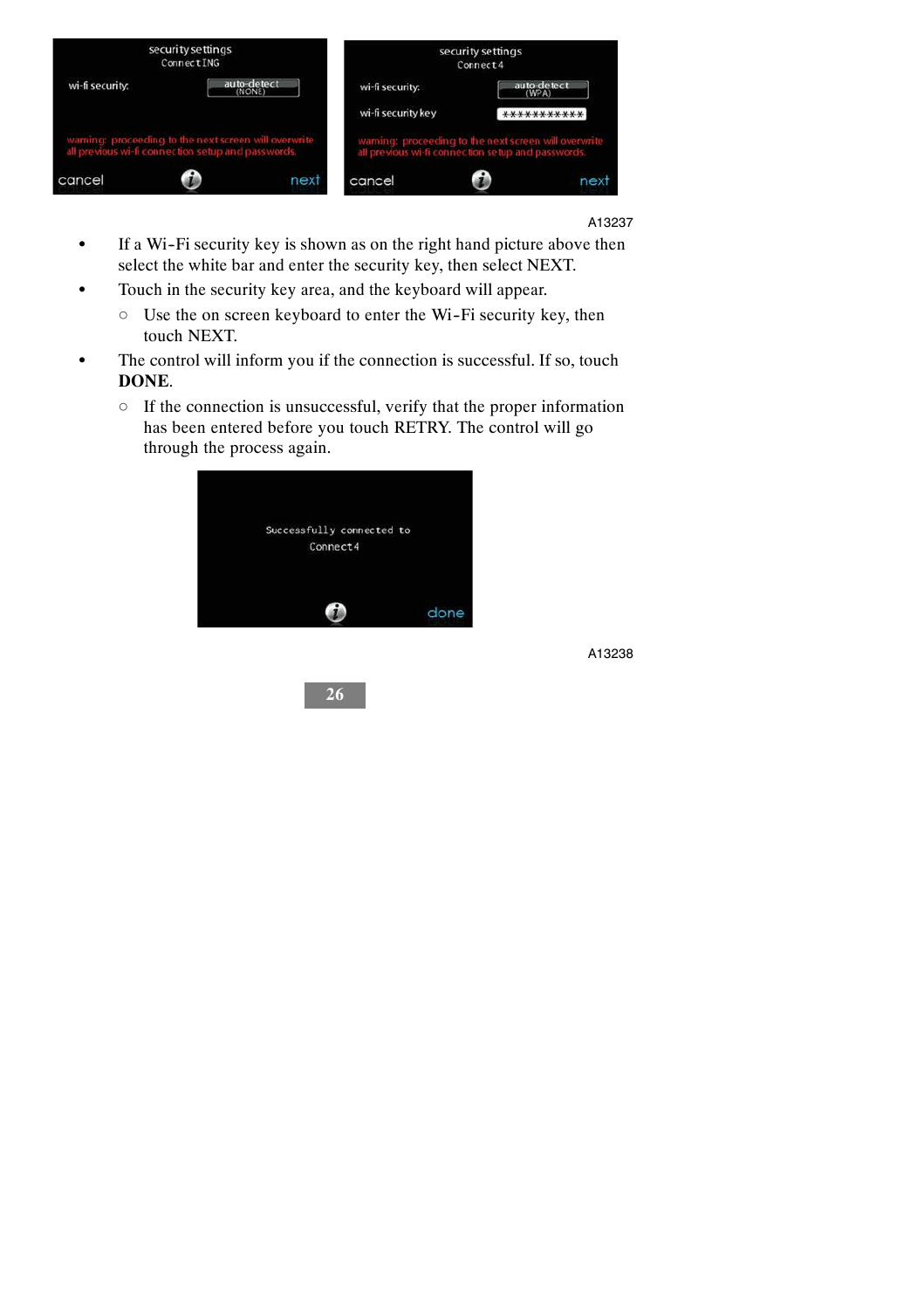- $\bullet$  After the control has connected to the network, go to www.MyInfinity-Touch.com to register the unit and begin remote access. This requires the MAC address and serial number of the Infinity® Touch Wall Control. To find the serial number and MAC address of the Infinity® Touch Wall Control, click on Menu, Down Arrow, Wireless and View MyInfinity Info. This screen will provide the information needed on the MyInfinity website during registration.
- If you have any issues, please contact your servicing dealer.
- When the connection to the MyInfinity web server has been established, the status screen will show Connected for both Wi-Fi and the server.



## **SYSTXCCITW01-A Models (only)**

To establish Wi--Fi connectivity to the Infinity Touch Control through the Infinity System Wireless Access Point (TP-LINK® Device), connect the WAN (BLUE port) connection of TP-LINK Wireless Access Point to the home's existing router LAN port using the provided Ethernet cable. The LAN ports on the back of the TP--LINK Wireless Access Point should not be used for other devices. The Infinity (TP--LINK) Wireless Access Point should only be used for connection of the Infinity Touch Control(s) and is not intended to be used wired or wirelessly with any other devices.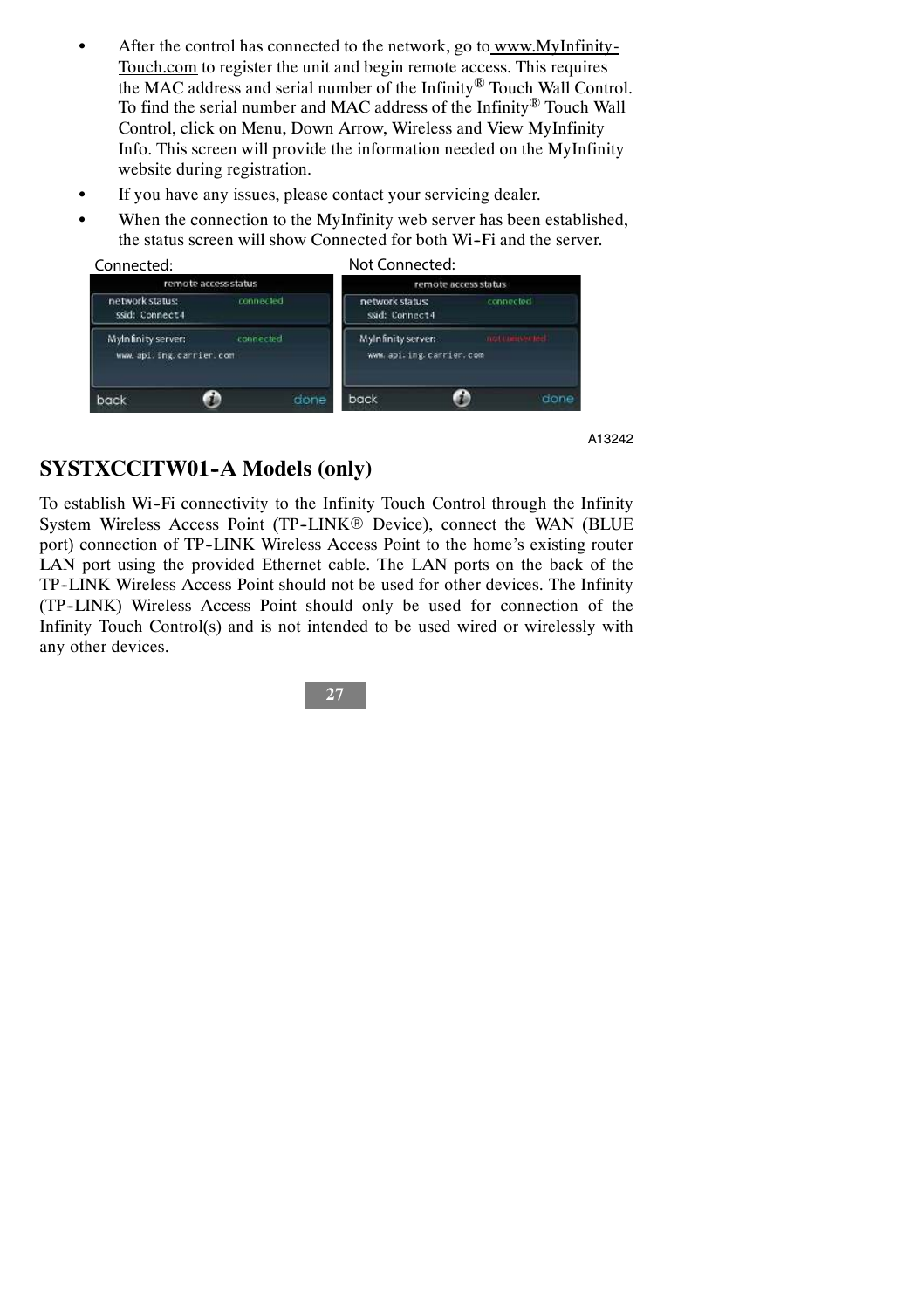

- $\bullet$  Select the **WIRELESS** from the menu screen
- Make sure the Wi-Fi connection is enabled, by touching **ENABLED**.
- Touch **SETUP A WI-FI CONNECTION** to begin the process.
- $\bullet$  Next, touch **SCAN FOR AVAILABLE ACCESS POINTS**.



A12115

S Select the **myHVACxxxxxx** connection from the list, then touch **NEXT** (myHVAC is followed by the last 6 digits of your Wireless Access Point's MAC address; see the label on the bottom of the TP-LINK Wireless Access Point).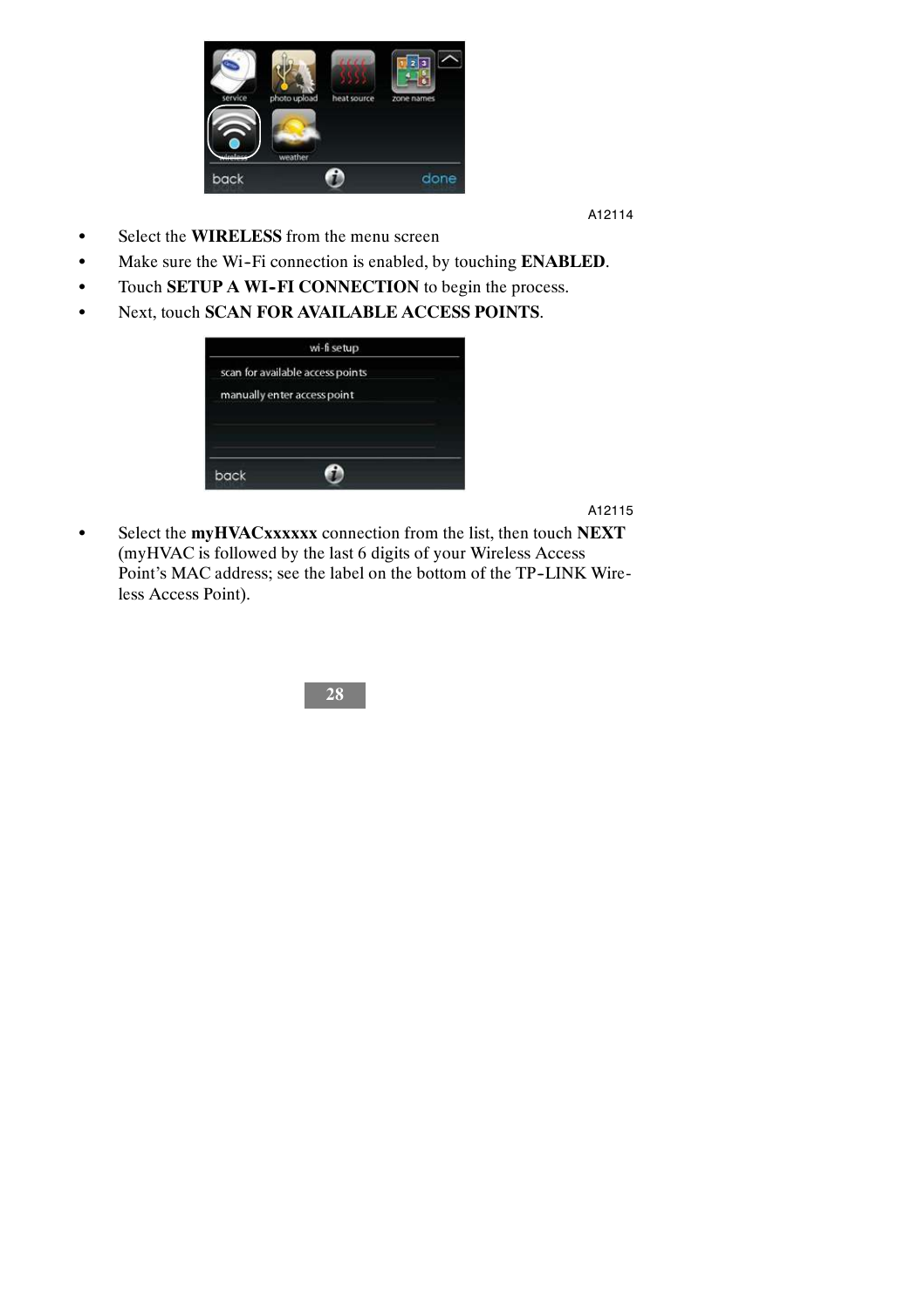

You may have to use the down arrow to scan to the next screen to find "myHVACxxxxxx".



A12116

- $\bullet$  Use the on screen keyboard to enter the Wi-Fi security key, then touch **NEXT**.
	- $\circ$  Touch in the security key area, and the keyboard will appear.
	- $\circ$  The security key can be found on the back of the TP-LINK Wireless Access Point.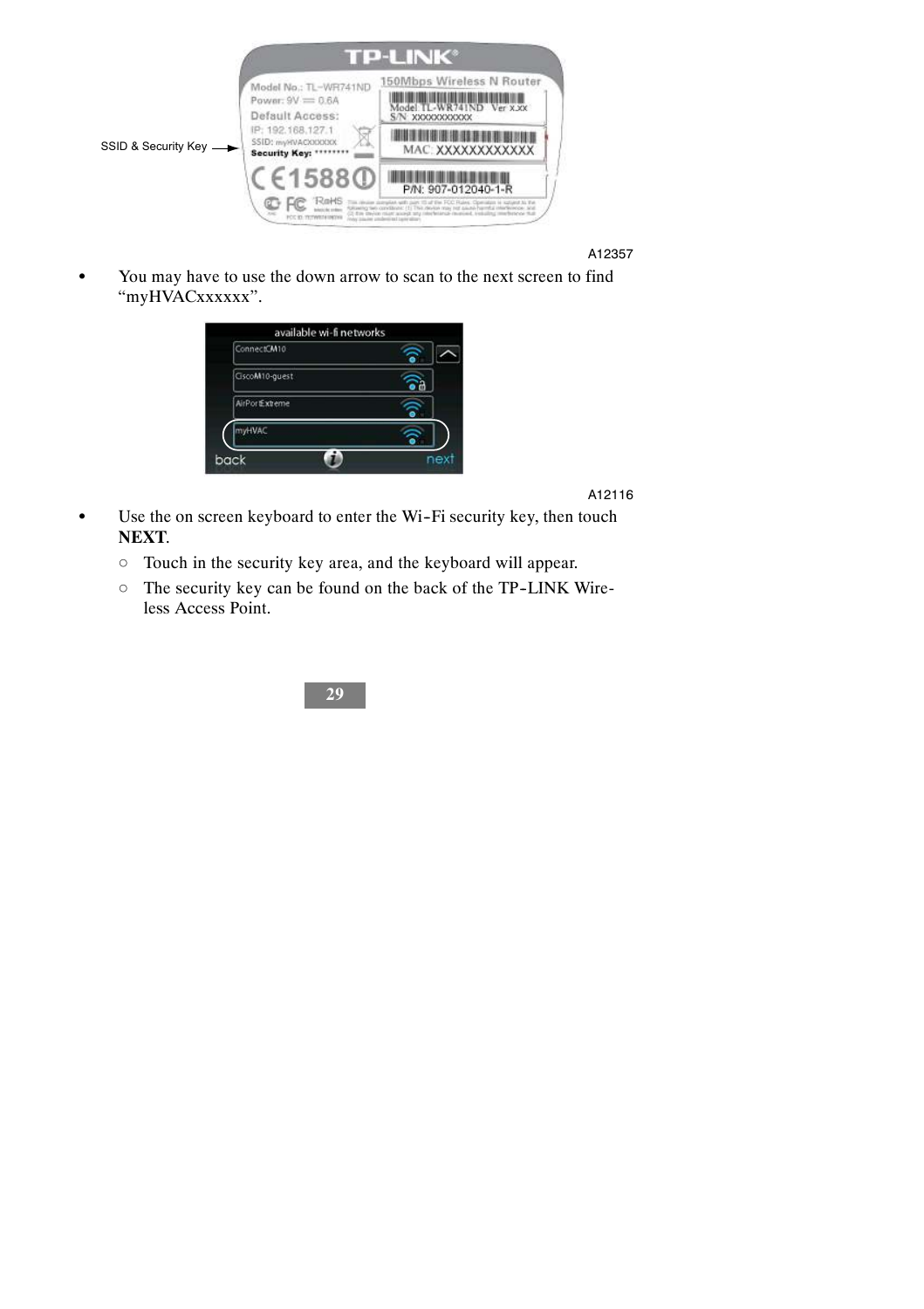

- The control will inform you if the connection is successful. If so, touch **DONE**.
	- $\circ$  If the connection is unsuccessful, verify that the proper information has been entered before you touch **RETRY.** The control will go through the process again.



A12118

• After your control has connected to the network, go to www.MyInfinityTouch.com to register the unit and begin remote access. This requires the MAC address and serial number of the Infinity $\circledR$ Touch Wall Control, NOT the Wireless Access Point. To find the serial number and MAC address of the Infinity Touch Wall Control, click on Menu, Down Arrow, Wireless and View My Infinity® Info. This screen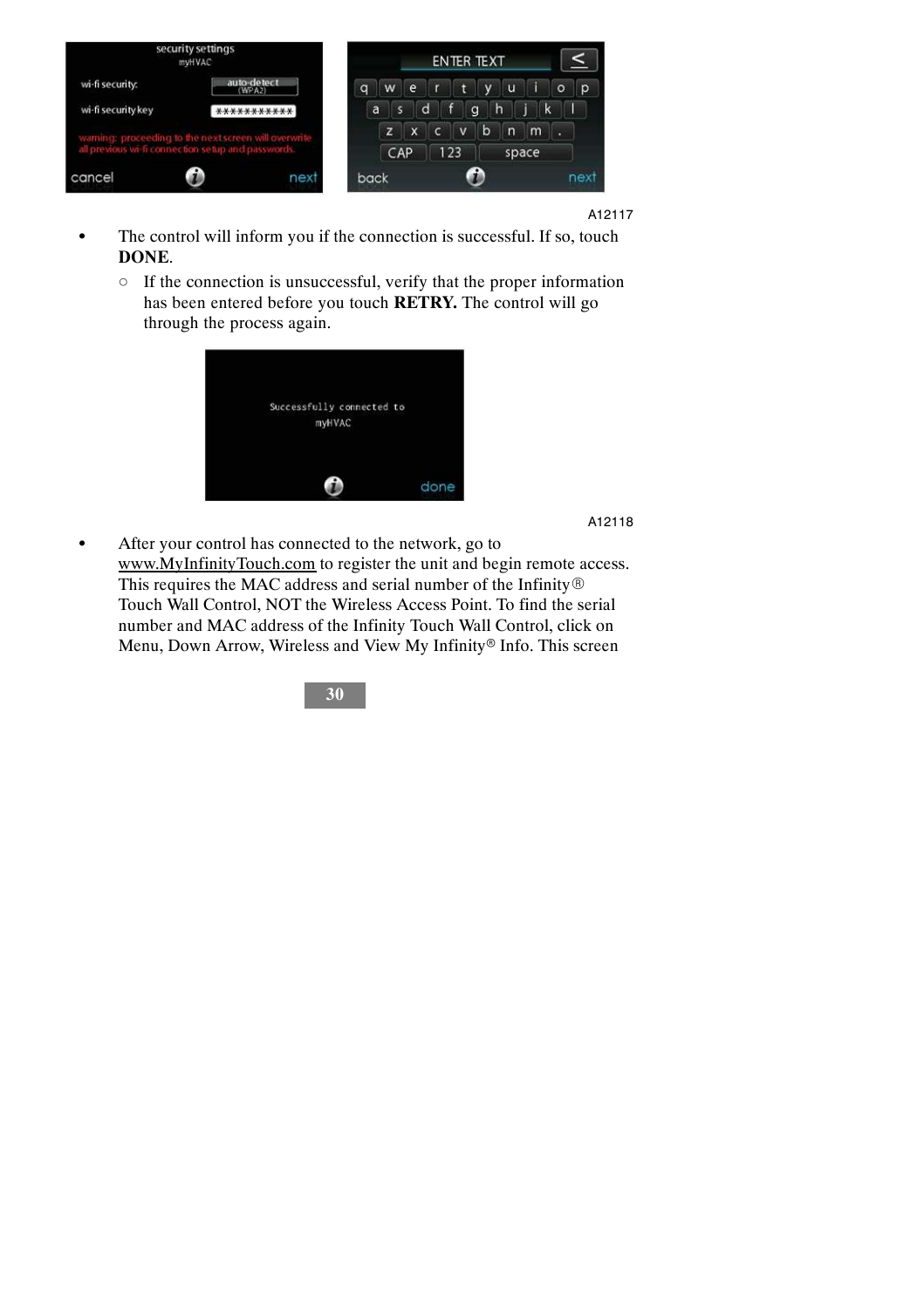will provide the information needed on the MyInfinity® website during registration.

- If you have any issues, please contact your servicing dealer.
- When the connection to the MyInfinity web server has been established, the status screen will show Connected for both Wi-Fi and the server.

TP-LINK is a trademark of TP-LINK Technologies Co., Ltd.

#### **Wi-Fi Diagnostics**

Wi-Fi diagnostic information is available for troubleshooting purposes. It is located in the Advanced Settings menu. Information from this screen may be requested during a customer service call.



A13243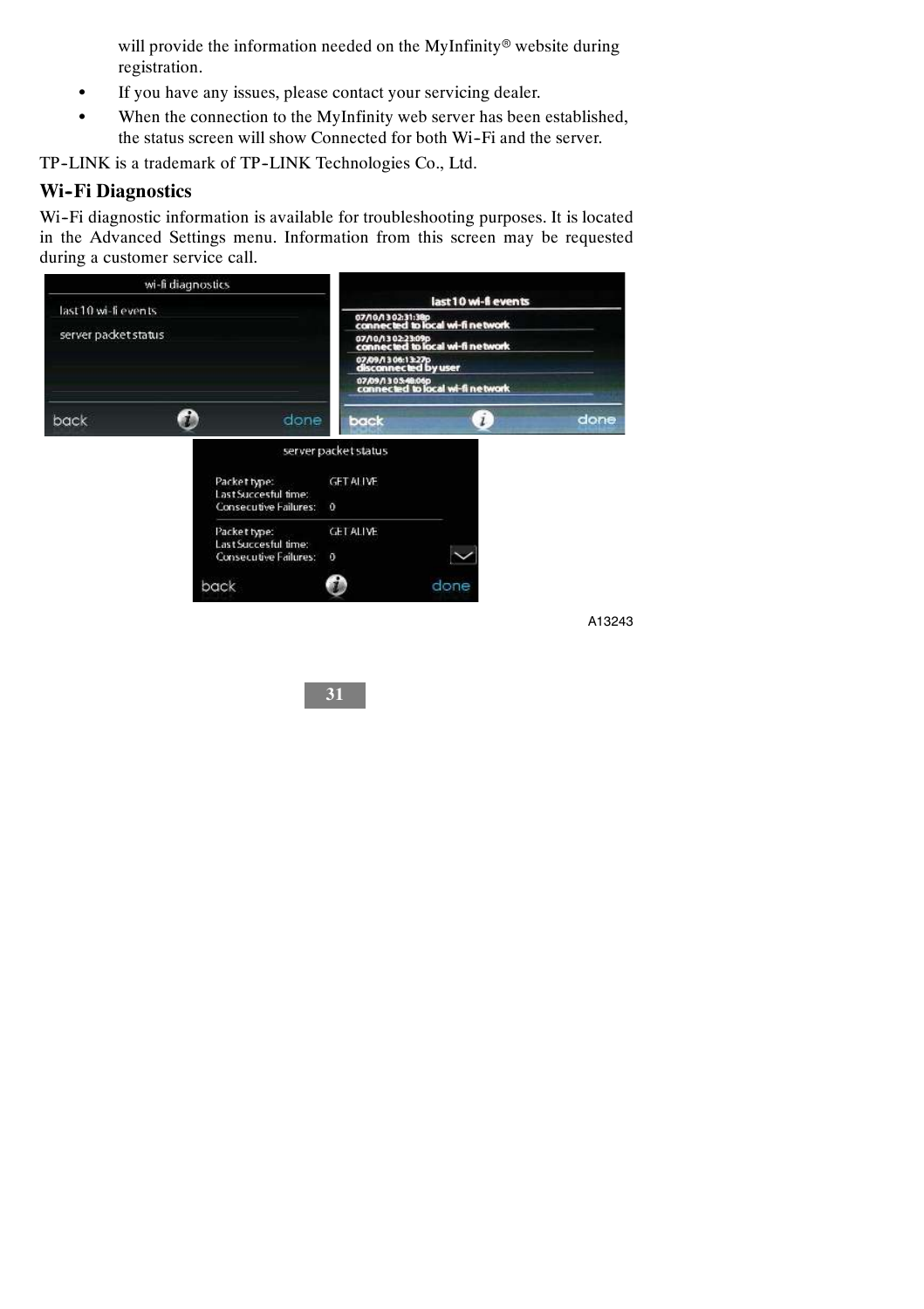## **Screen Lock**

The screen may be locked by selecting the **SCREEN LOCK** icon from the menu screen.



A13246

• A message will pop up asking if you want to proceed with the screen lock. Selecting **Yes** will lock the screen and take you back to the home screen.

| please confirm that you want to<br>lock the screen<br>no |
|----------------------------------------------------------|
|                                                          |

A13247

 $\bullet$  To unlock the screen, press and hold **UNLOCK** in the bottom left hand corner for 10 seconds.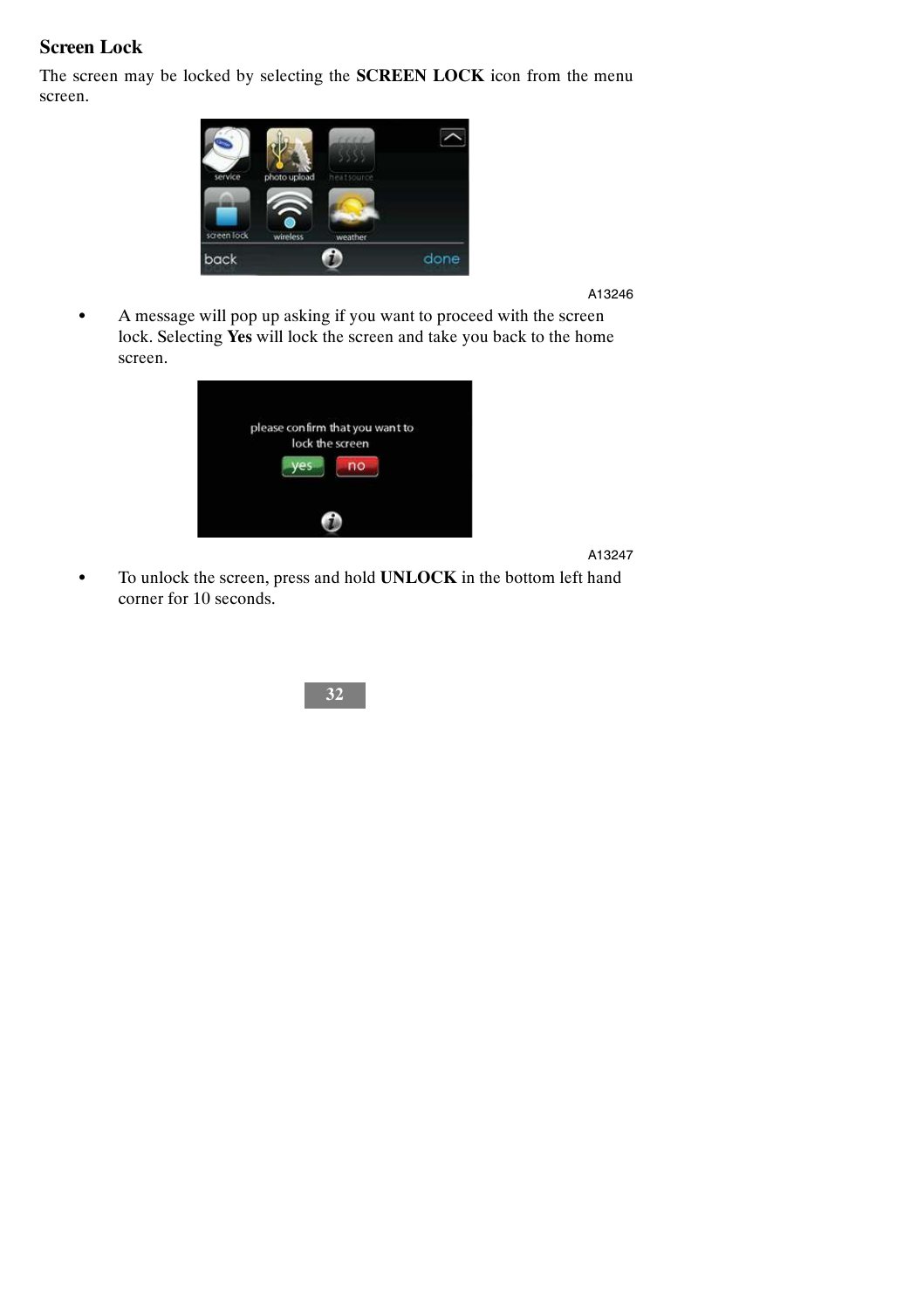

• The screen will change and the control will then be accessible. If the screen is to be locked again, return to the menu, select the screen lock and touch **YES**.

### **Weather Forecast**

When the Infinity Touch Control is connected to a Wi-Fi network, use the **WEATHER** icon to retrieve the weather forecast based your postal code.

|                          | 1111                                   | 2 3        |                       | location setup |      |
|--------------------------|----------------------------------------|------------|-----------------------|----------------|------|
| service<br>6<br>wireless | photo upload<br>heat source<br>weather | zone names | country:<br>zip code: | united states. |      |
| back                     |                                        | done       | cancel                |                | save |

A12119

- $\bullet$  To enter your postal code, touch **CHANGE CURRENT LOCATION**.
- Next, select your country (United States, Canada, or Mexico).
- To enter your postal code, touch in the blank area; then enter your postal code using the on screen keyboard.

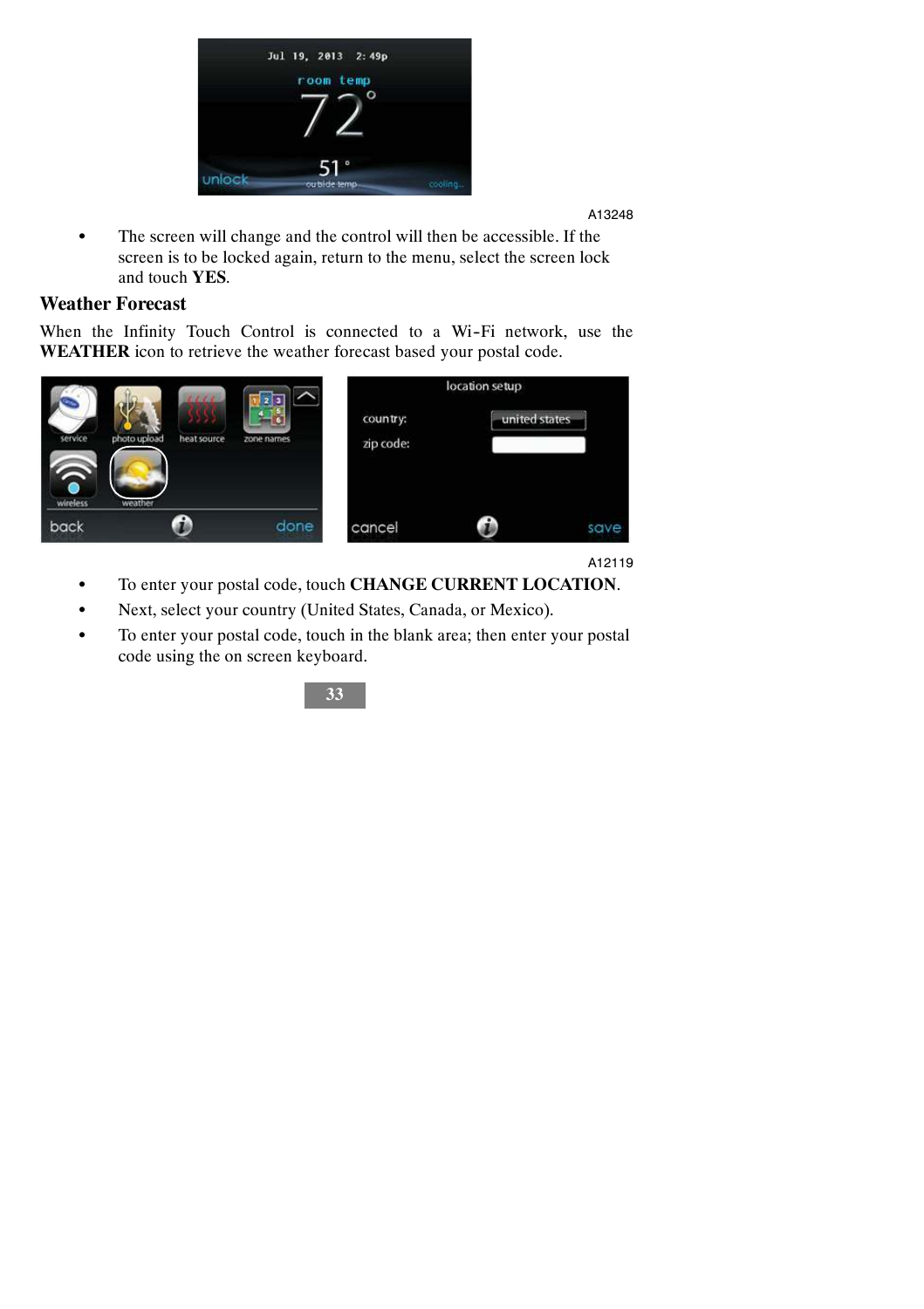S After you have entered your postal code, touch **SAVE**.



#### A12120

#### **Service**

Selecting the **SERVICE** icon from the menu screen will allow you to view service contact information, set-up or modify service reminders and update the software for your wall control.

| screen lock<br>wireless.<br>weather |      | software update |  | photo upload<br>= |  |
|-------------------------------------|------|-----------------|--|-------------------|--|
| done<br>back<br>back                | done |                 |  |                   |  |

#### Service Information

Your dealer information is easily accessible and may already be pre-programmed in your Control by your dealer. Select the SERVICE INFORMATION option.

S Either your dealer's contact information or the Carrier Service number, 1-800-Carrier, will appear.

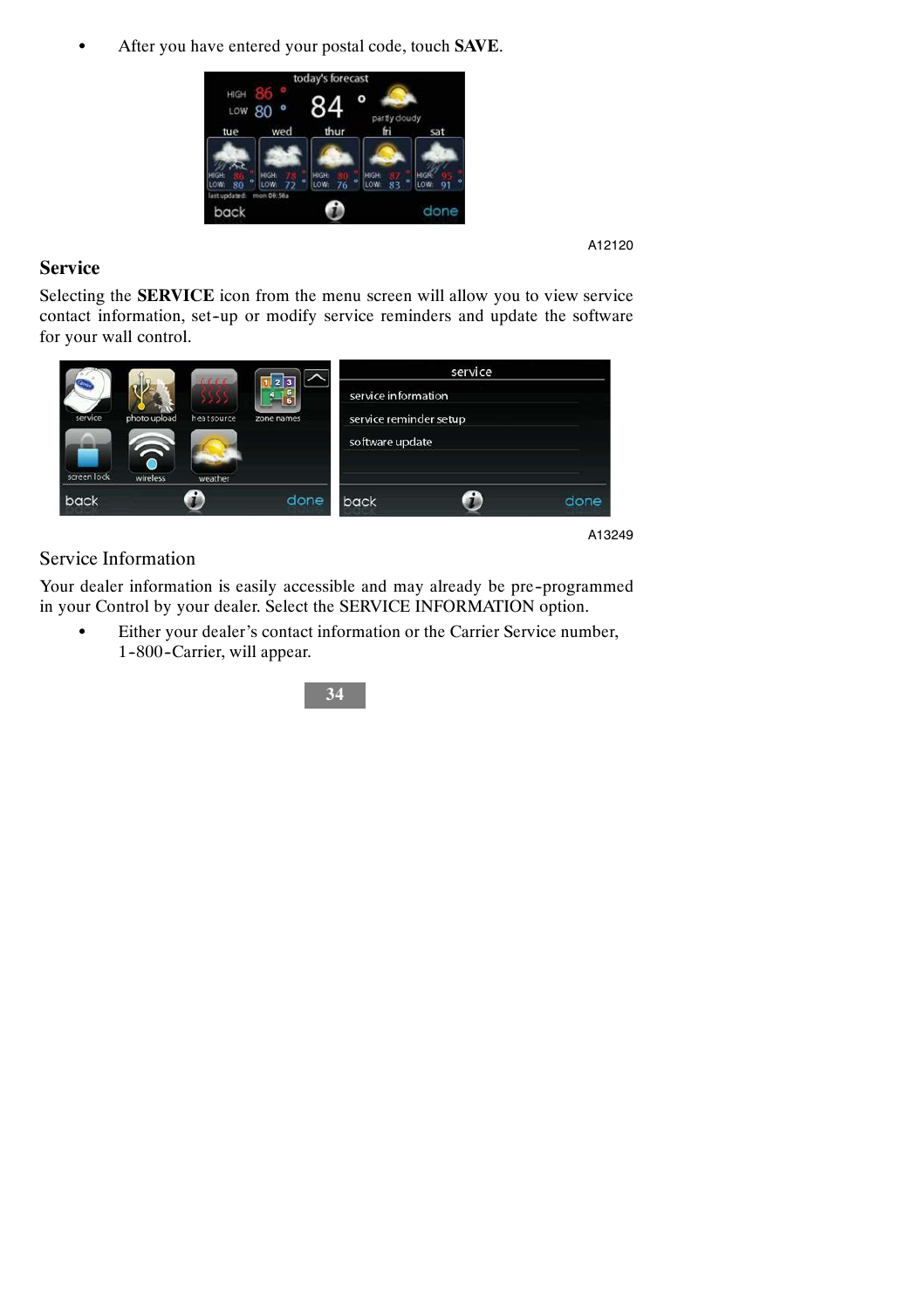• This information will also appear if your system requires service.



A13250

#### Service Reminder Update

This option will allow you to setup routine service reminders. Once the reminder option is enabled, you can select the frequency of these reminders (3 to 18 months).



A13251

#### Software Update

Carrier will periodically issue software updates for the Infinity Touch control. For the Wi-Fi models, SYSTXCCITC01-A and SYSTXCCITW01-A, updates will download automatically through your Wi-Fi connection, allowing you to install them at your convenience. For non-Wi-Fi a model, SYSTXCCITN01-A, software updates will be made available on the MyInfinity website for download to a USB.

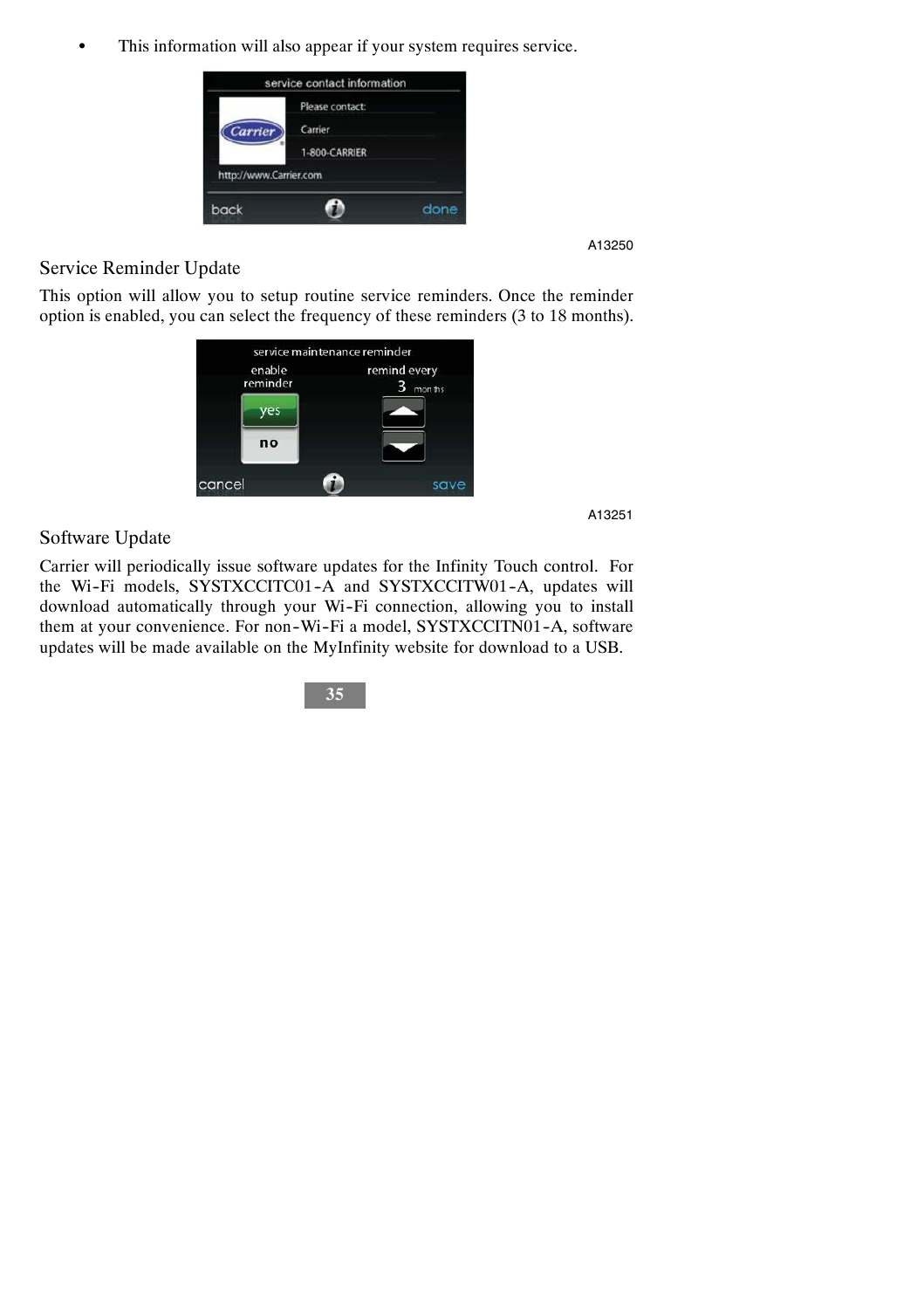

Updating Software Using USB

• When software updates are available, they will be posted to on the downloads page of the MyInfinity website, www.MyInfinityTouch.Carrier.com/Infinity/Downloads.

**NOTE**: You will obtain best results using a USB drive that is 2GB, 4GB or 8GB in size.

- From the downloads page on the MyInfinity website, click on the link under the Download Latest Software
- Read the End User License Agreement (EULA).
- At the bottom of the EULA, choose "Yes" if you accept the agreement.
	- d **NOTE**: If you do not wish to accept the agreement, you will not be able to download the software update.
- Use the Download link provided in the EULA document to download the software update package.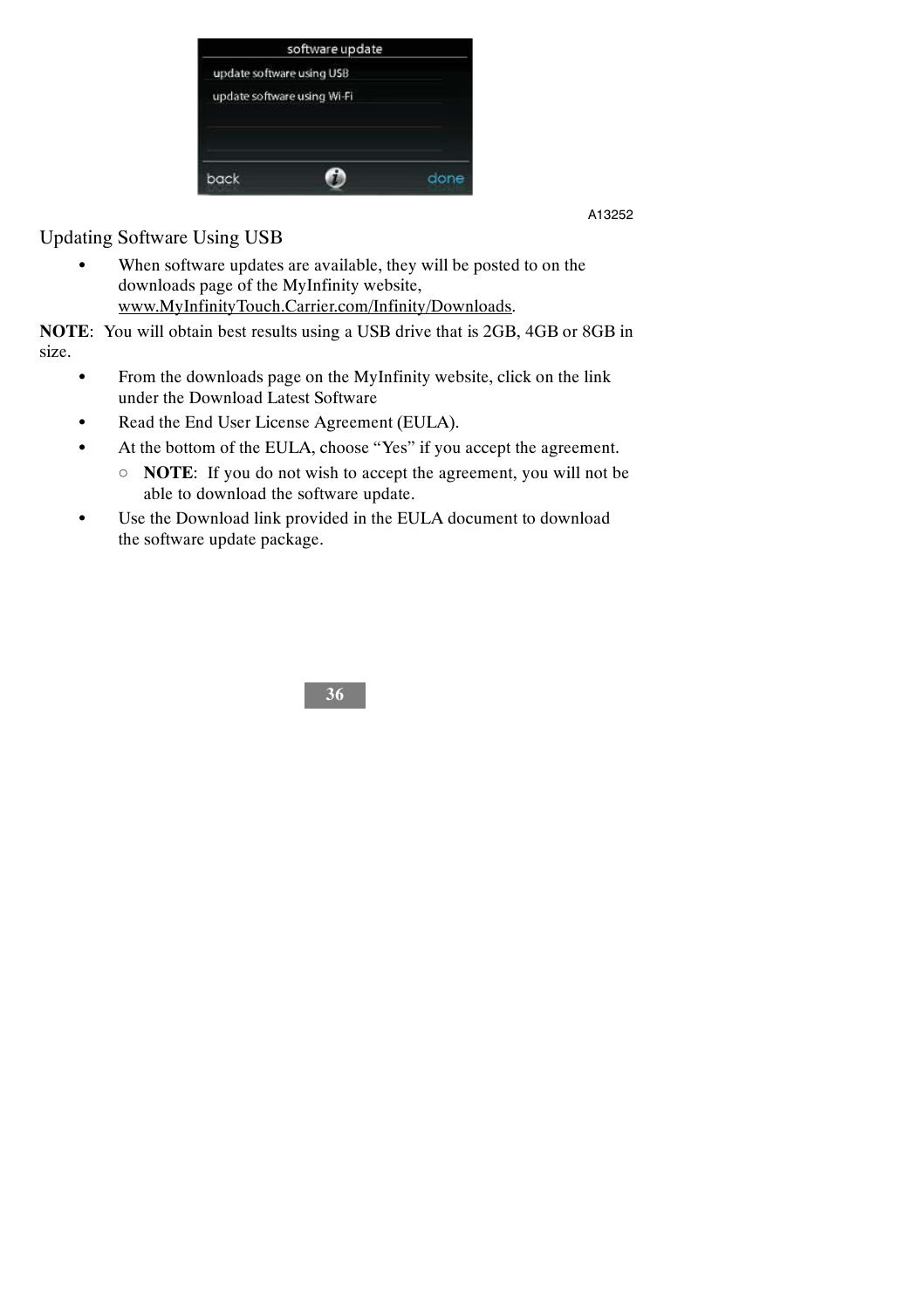

- Highlight the TSTAT folder in the WinZip window by clicking on the folder icon ONCE to highlight the proper folder to be downloaded to the USB drive. Then click on **EXTRACT**.
- Choose the USB memory device root directory as the location to extract the folder from the zip file. When the download is complete, the TSTAT folder will appear on the root directory of the USB device. Verify that the files, including the ".hex" file, have been extracted into the TSTAT folder of the USB drive.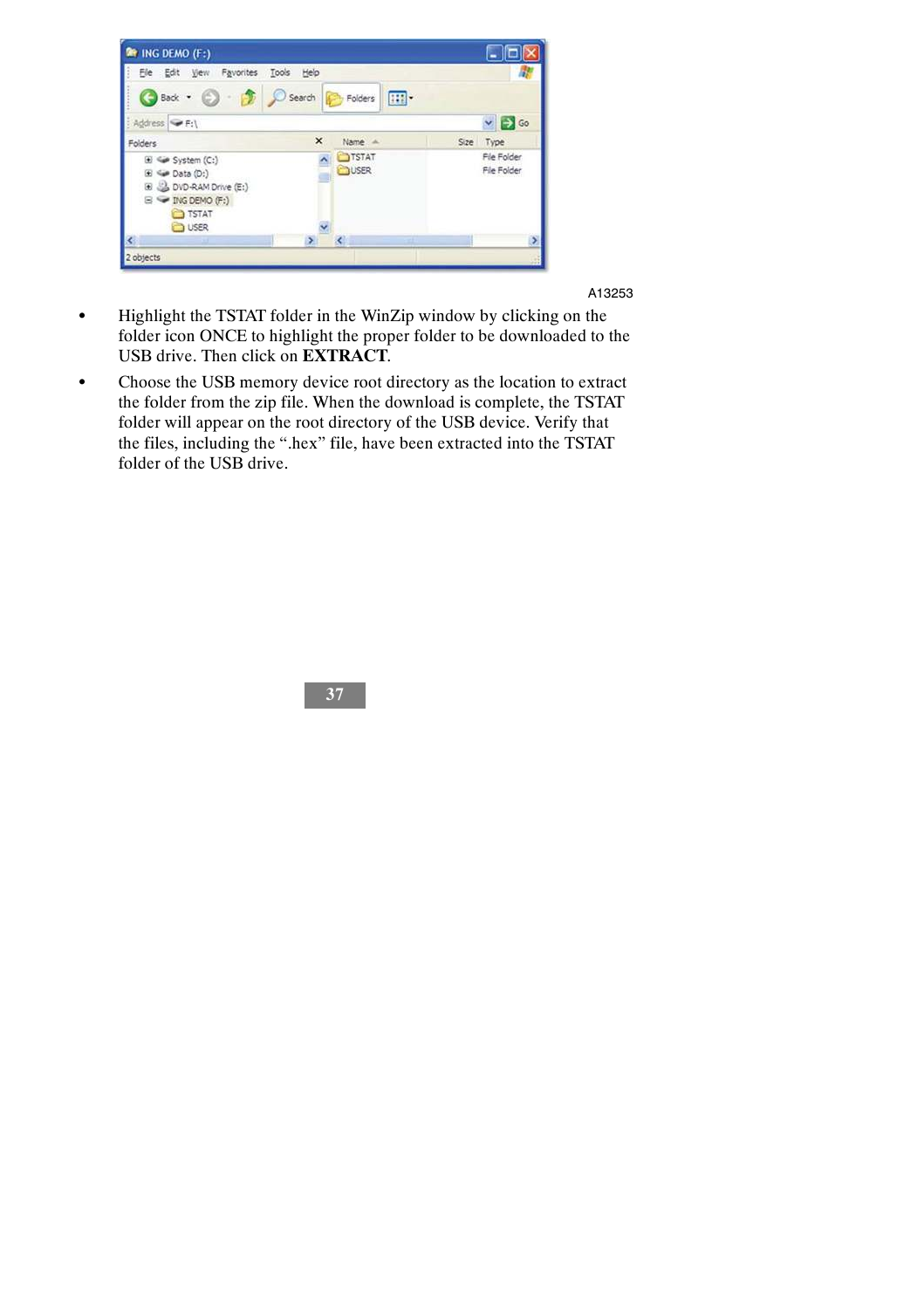| WinZip - Version_10_Carrier.zip              |                                                   |                        |             |                                       |                           |
|----------------------------------------------|---------------------------------------------------|------------------------|-------------|---------------------------------------|---------------------------|
| File<br>Jobs Options Help<br>Actions<br>View |                                                   |                        |             |                                       |                           |
|                                              |                                                   |                        |             |                                       |                           |
| New<br>Favorites<br>Open                     | Add                                               | Extract                | Mail        | Encrypt                               | View<br>CheckOu           |
| Address                                      |                                                   |                        |             | $\ddot{\phantom{1}}$<br>$\rightarrow$ | <b>参<mark>D</mark>E-0</b> |
| Folders<br>$\pmb{\times}$                    | 昌<br>Name                                         |                        | Type        | Modified                              |                           |
| [Version_10_Carrier.zip]                     |                                                   | Folder<br><b>STAT</b>  |             | 6/12/2013 8:41 AM                     |                           |
| TSTAT                                        |                                                   |                        |             |                                       |                           |
|                                              | $\left\vert \left\langle \right\vert \right\vert$ |                        | <b>Juli</b> |                                       |                           |
| Selected 7 files / 1 folder, 7,680KB         |                                                   | Total 7 files, 7,680KB |             |                                       |                           |

- Plug the USB into the bottom of the Infinity Touch wall control and click on the **UPDATE SOFTWARE USING USB**.
- Press Yes to continue with the software upgrade. The upload and installation will take several minutes.
- When the software upgrade is complete, a "successful" message will appear. Click DONE.
- The Infinity Touch control will perform a restart after the **DONE** button is pressed. Once the Infinity Touch control has successfully restarted, the USB device may be removed.
- This completes the software upgrade process.

Updating Software Using Wi--Fi

(SYSTXCCITCC01-A and SYSTXCCITW01-A models only)

When software updates are available, this reminder message will be displayed on the home screen of the Wi-Fi models, only.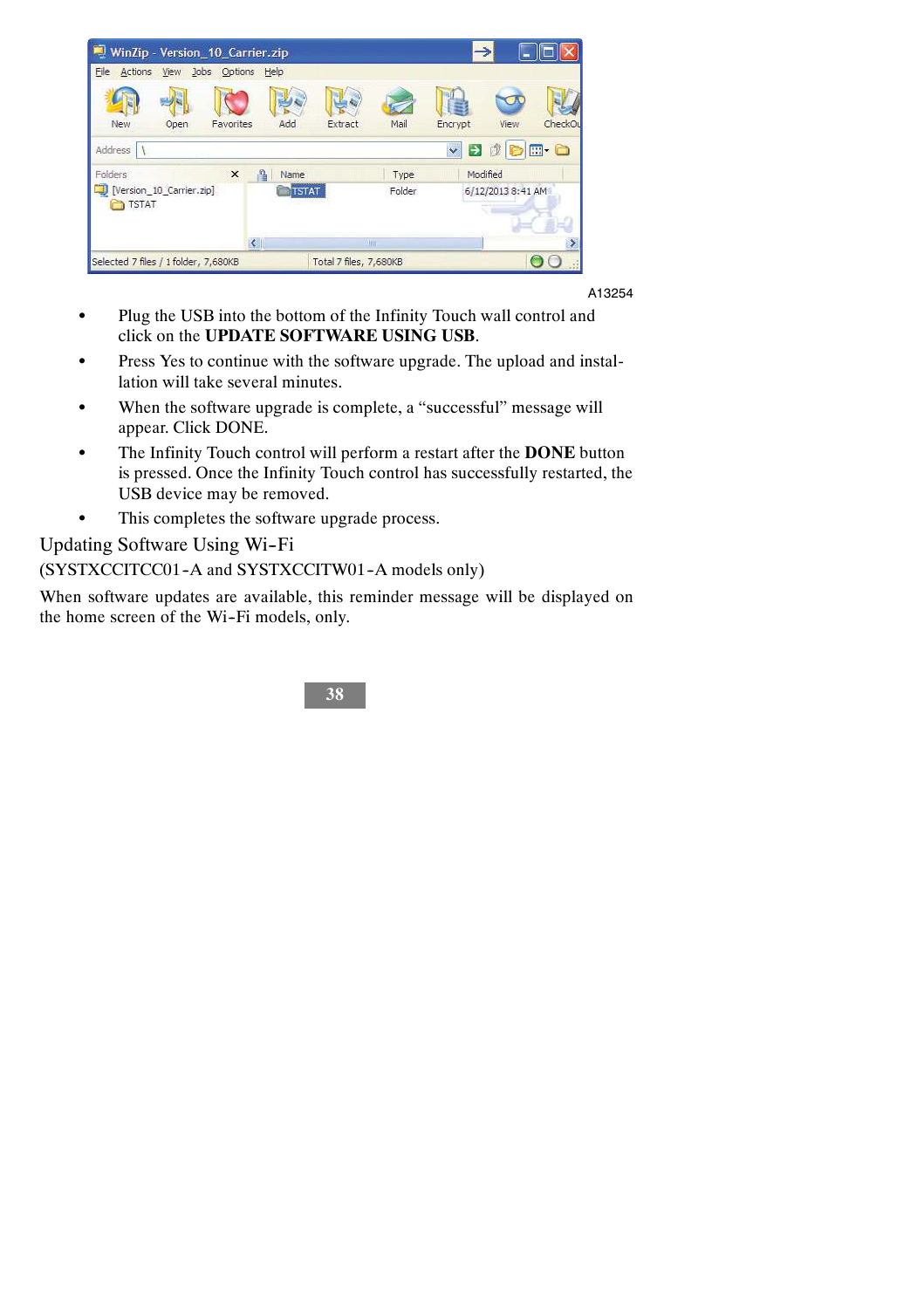

Touch anywhere inside the software update reminder message to install the latest software or customize your reminder messages for software updates.

| software update<br>equipment type: | thermostat |
|------------------------------------|------------|
| current software version:          | 9.0        |
| update software version:           | 10.0       |
| update software?                   |            |
| Fς<br>NO                           |            |
|                                    | details    |

A13256

Selecting **YES** will initiate the software update process. Your Infinity Touch control will reboot in order to complete the software update process. All of your previously stored information and settings will be maintained.

**NOTE**: Select **DETAILS** to view the release notes associated with the software to be downloaded.

Selecting **NO** will allow to set-up a reminder for a later time or you can disable the reminder feature for this particular software update.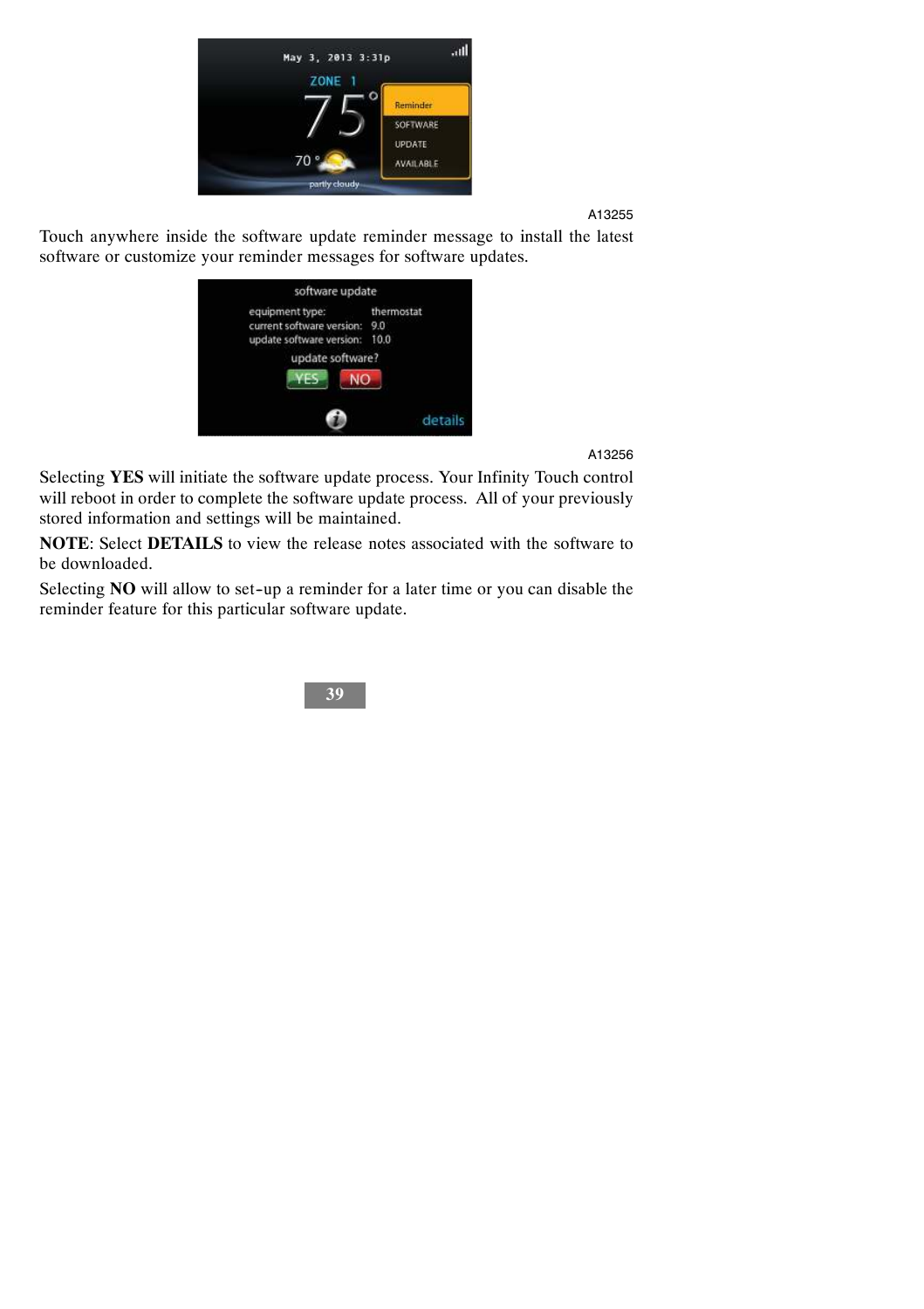

## **Photo Upload**

With the Infinity Touch Control, you can upload a personal photo to act as a screen saver. Select the **PHOTO UPDATE** icon from the menu screen.



A12122

Use the PC application to upload the photo on the control and save it to a standard USB drive. Go to https://www.MyInfinityTouch.com and select the Infinity Touch Control and click the downloads tab to download the MyInfinity application for either PC or MAC. Install the software on your computer, then go to the Menu and select Photo Export. Follow the instructions on-screen in the PC application.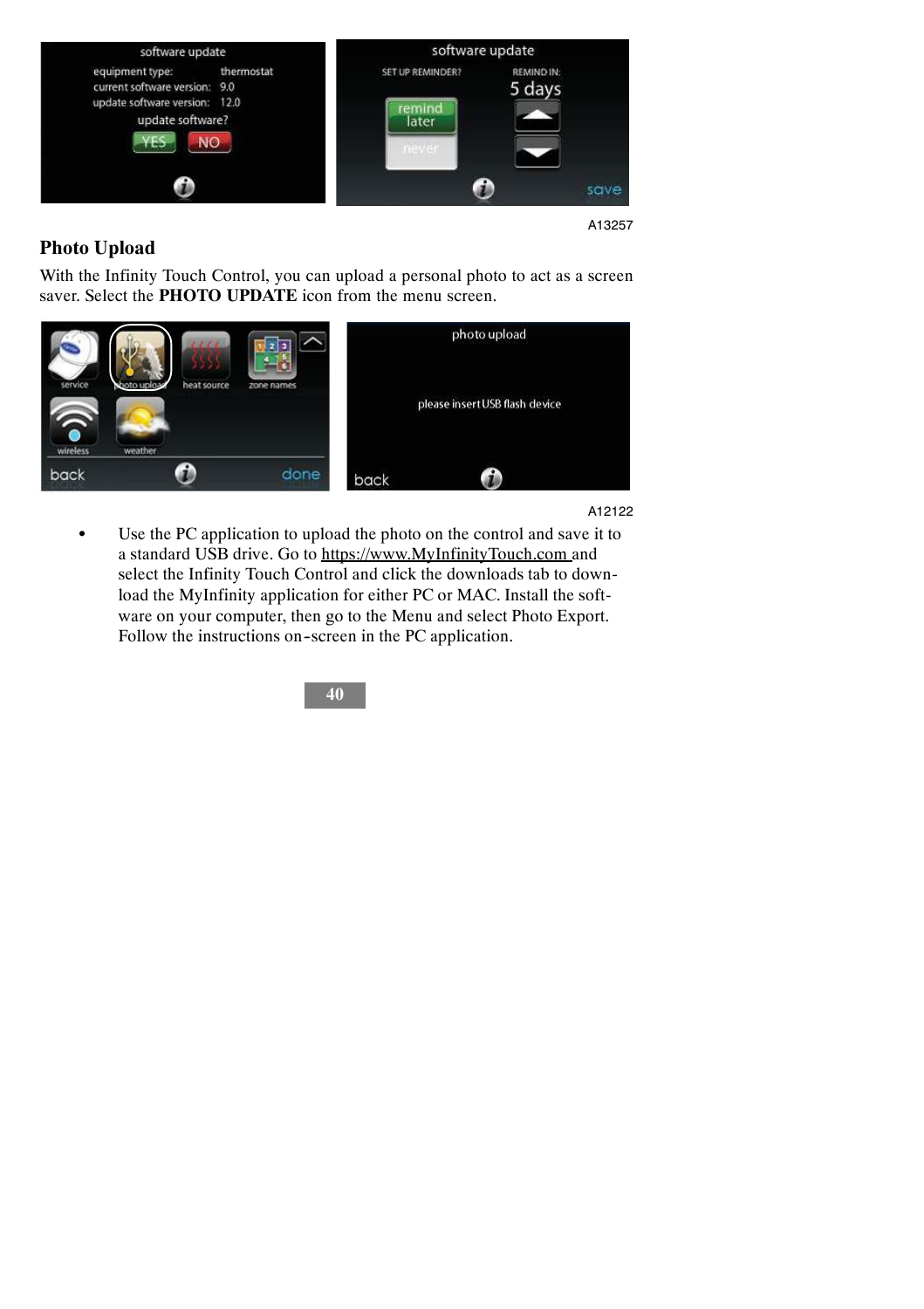- Touch the **upload photo** icon on the menu screen on the Infinity Touch Control.
- Place the USB drive into the USB port on the bottom of the Infinity Touch Control when prompted.
- The control will automatically upload the photo.
- Once complete, you will receive a confirmation that your photo is loaded.

#### **Accessory Reminders**

With the Infinity Touch Control, there are accessory messages to remind you when it is time for maintenance. Select the **REMINDERS** icon from the menu screen.



A12123

- You have the option of choosing a pop-up reminder for your air filter, humidifier, UV lights, or ventilator pre-filter.
- $\bullet$  To enable a reminder, touch **YES**.
- $\bullet$  After you have selected your desired reminders, touch **SAVE.**

#### **Display**

With the Infinity Touch Control, you can change your **DISPLAY PREFERENCES** as well as the displayed **TEMPERATURE UNITS** (°F or °C). Select the **DISPLAY** icon from the menu screen.

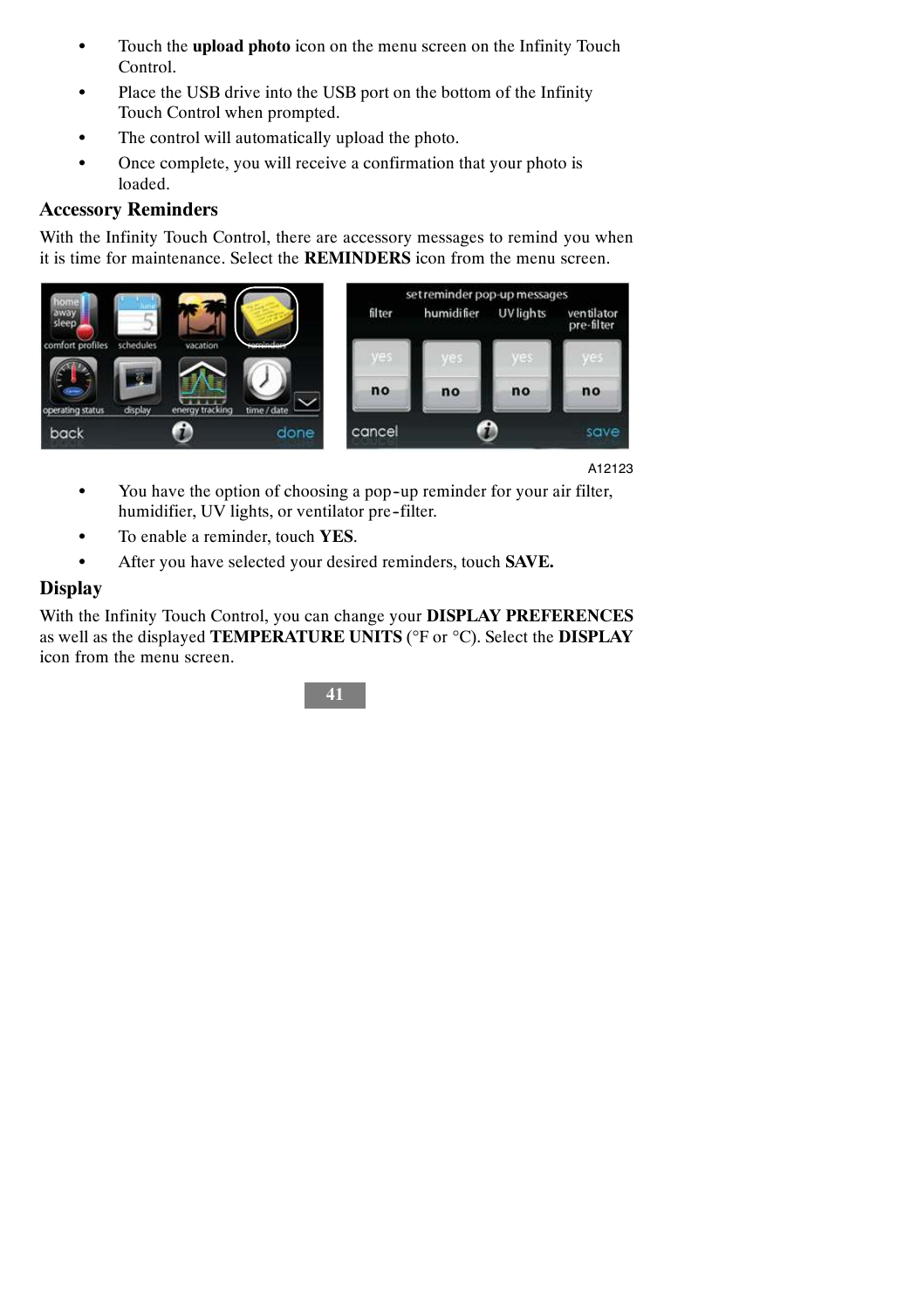

- $\bullet$  Use the Up ( $\blacktriangle$ ) and Down ( $\nabla$ ) buttons to set/change the brightness of back lighting.
- $\bullet$  To allow a photo to act as a screen saver, touch **ENABLE**; otherwise, touch **DISABLE**.
- To allow a buzzer to sound on each touch of the screen, touch **EN**-**ABLE**; otherwise, touch **DISABLE**.



A13245

Select the desired temperature units, either  ${}^{\circ}$ F for Fahrenheit, or  ${}^{\circ}$ C for Celsius and touch **SAVE**.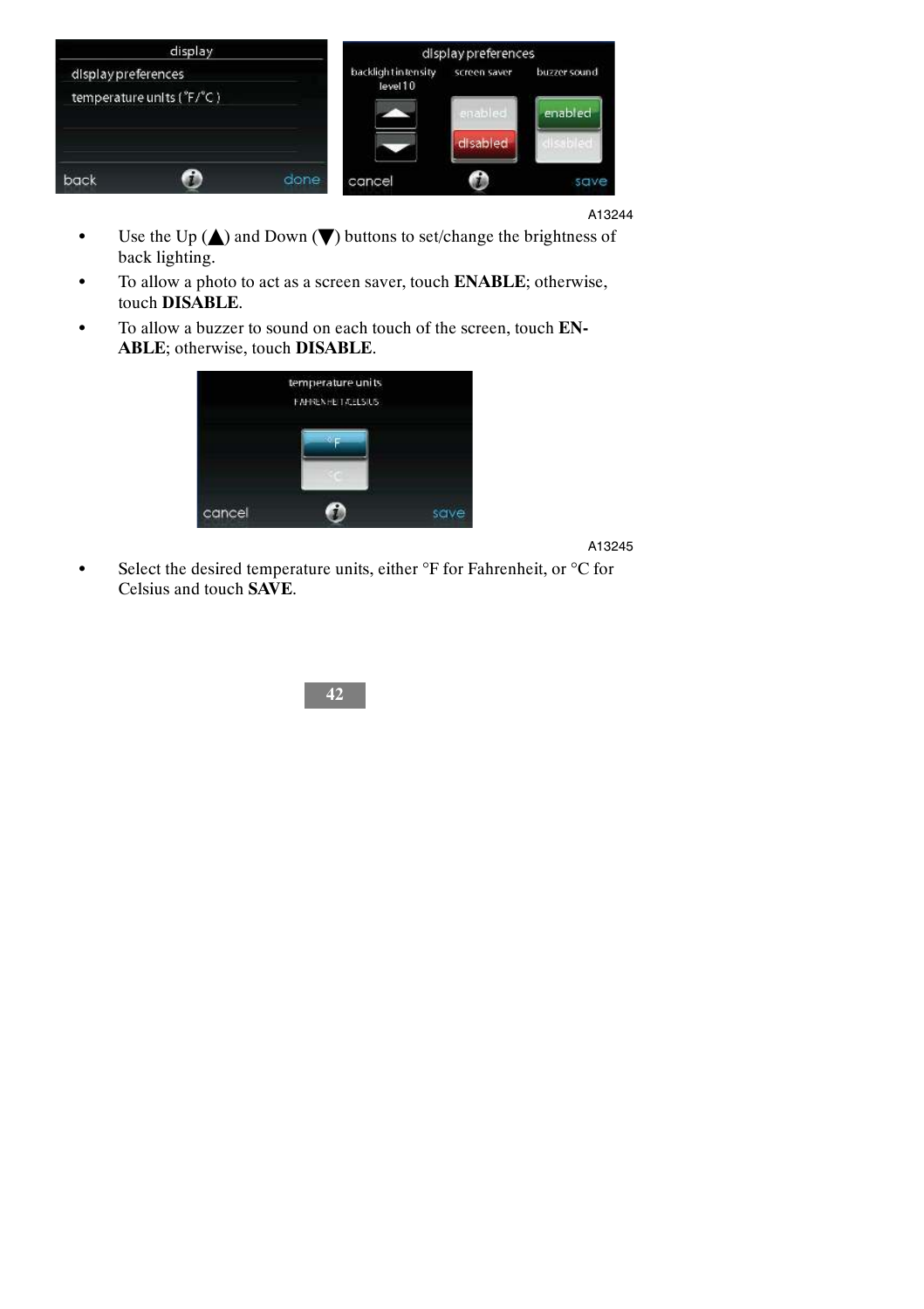## **Heat Source (If Applicable)**

With the Infinity Touch Control, you can select the desired heat source of your system, if your system is equipped as a HYBRIDHEAT<sup>®</sup> System. Select the **HEATSOURCE** icon from the menu screen.



A12155

**NOTE:** Options available on this screen will correspond to the equipment attached.

- The default is for the system to control the heat source.
- $\bullet$  To have only the furnace control, select **FURNACE ONLY**.
- $\bullet$  To have only the heat pump, select **HEAT PUMP ONLY**.
- $\bullet$  When you have made the appropriate selection, touch **SAVE**.

## **Zone Names (If Applicable)**

With the Infinity Touch Control, you have the ability to customize zone names. Select the **ZONE NAMES** icon from the menu screen.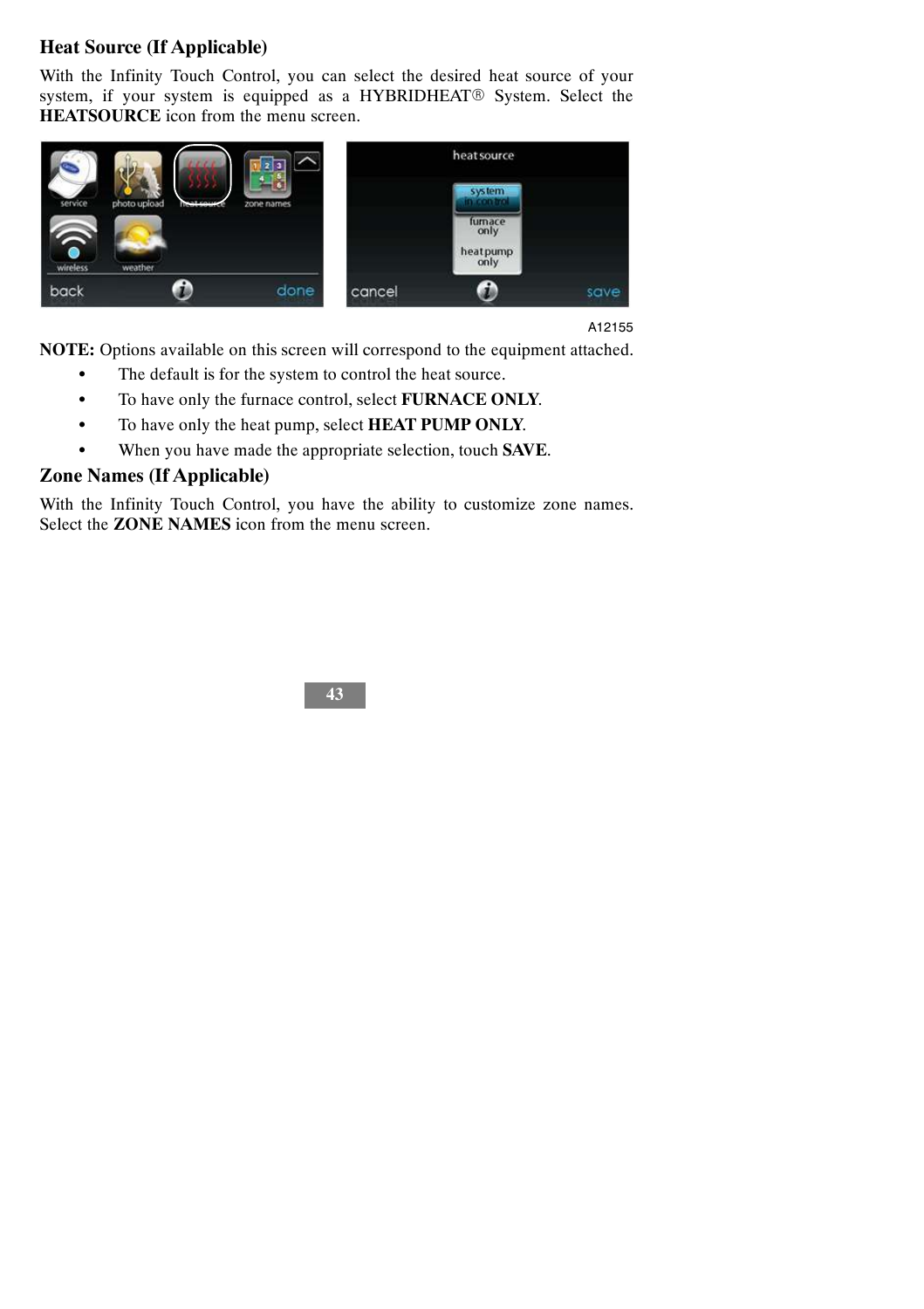|               |              |             |                      | select zone to rename |           |         |  |
|---------------|--------------|-------------|----------------------|-----------------------|-----------|---------|--|
| service       | photo upload | heat source | Anterior contraction | living room           | kitchen   | tv room |  |
|               |              |             |                      | master bedroom        | kids room |         |  |
| ●<br>wireless | weather      |             |                      |                       |           |         |  |
| back          |              |             | done                 | back                  |           | done    |  |

- Touch the zone in which you choose to change the name.
- Choose between selecting a **COMMON NAME** or **CREATE A CUS-TOM NAME**.
	- $\circ$  If you choose select a common name, touch the name you want for that particular zone.
	- $\circ$  If you choose create a custom name, use the ( $\le$  or clear) button to erase the existing zone name. Then, use the on--screen keyboard to type in the name you want for that particular zone.

#### **Home Automation System Interface (If Applicable)**

The Infinity Touch Control can connect to a variety of home automation systems. Note that not all Home Automation systems may be compatible. Your dealer can access information for interfaces to home automation systems. See the Infinity Touch Control Installation Instructions for more details.

Your dealer can work with your home automation supplier to see if the systems are compatible, or to see if the home automation supplier can make them compatible.